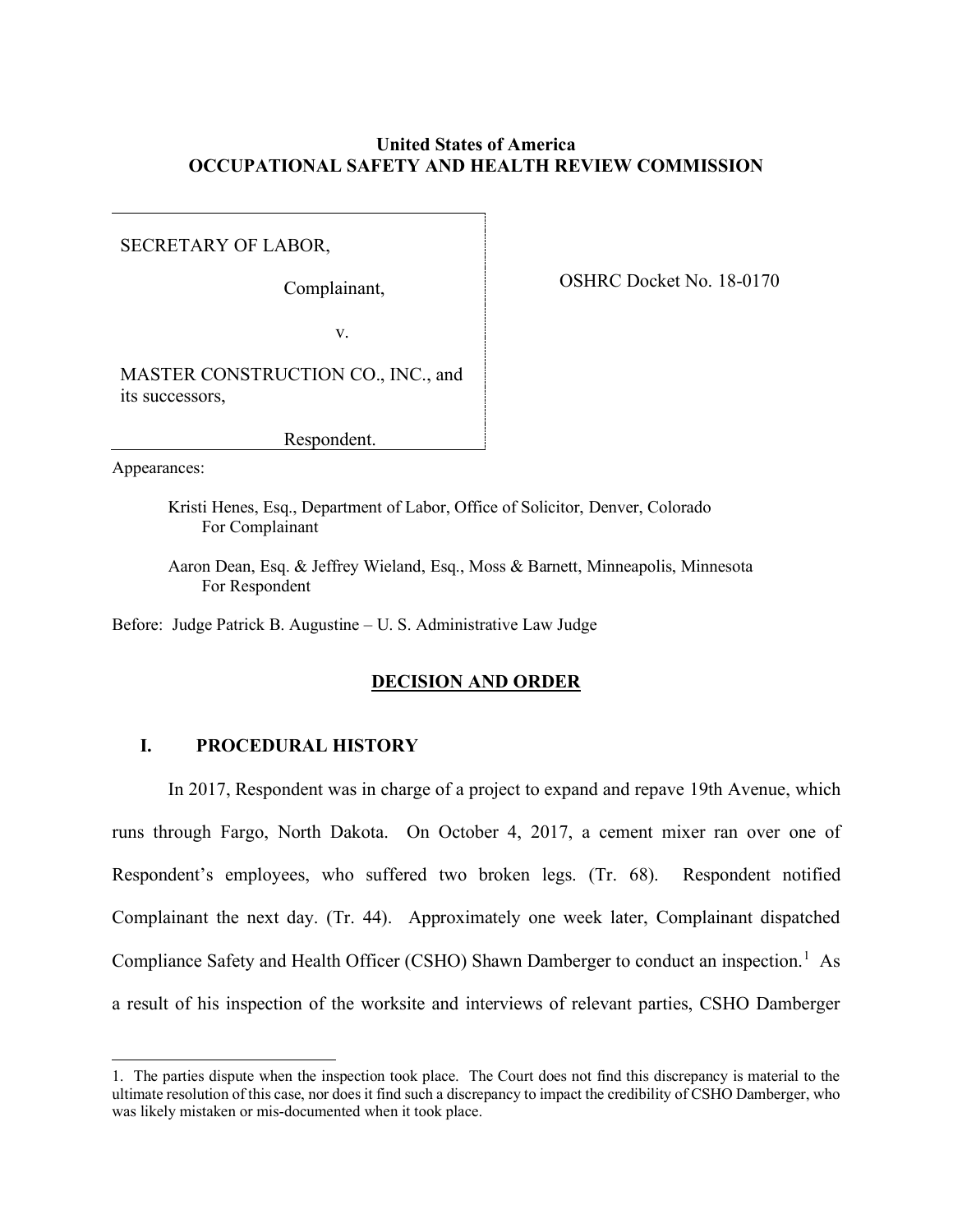recommended, and Complainant issued, a Citation and Notification of Penalty, which alleges one serious violation of the general duty clause, 29 U.S.C.  $\S$  654(a)(1), and one other-than-serious violation of 29 C.F.R. § 1926.21(b)(2). Complainant proposed a \$11,641.00 penalty for the general duty clause violation and a \$933.00 penalty for the other-than-serious violation. Respondent timely contested the Citation.

 A trial was held on February 6–7, 2019 in Fargo, North Dakota. The following witnesses testified: (1) CSHO Shawn Damberger; (2) Keith Nelson, driver for Aggregate Industries; (3) Lance Savageau, driver for Aggregate Industries; (4) Rachel Hardy, Respondent's Human Resources Manager; (5) Kenneth Shorter, Complainant's designated expert; (6) Arthur Cofell, Respondent's Concrete Superintendent; (7) Frank Lopez III, Respondent laborer; and (8) Mark Grothe, Respondent's designated expert. At the close of its case, Respondent moved for judgment as a matter of law, which was denied by the Court. (Tr. 621, 623). The parties timely filed post-trial briefs, and, upon motion of the parties, the Court also permitted them to file reply briefs.

 Pursuant to Commission Rule 90, after hearing and carefully considering all the evidence and the arguments of counsel, the Court issues this Decision and Order as its findings of fact and conclusions of law. As discussed further below, the Court finds Complainant established Respondent violated the general duty clause by failing to adequately protect its employees from being struck by heavy equipment traffic within the boundaries of the repaving project. The Court also finds, however, Complainant failed to establish a violation of the training standard found at 29 C.F.R. § 1926.21(b)(2), because he failed to produce evidence the injured employee was not provided adequate training in a language the employee could understand. Accordingly, the Citation and Notification of Penalty is AFFIRMED in part and VACATED in part.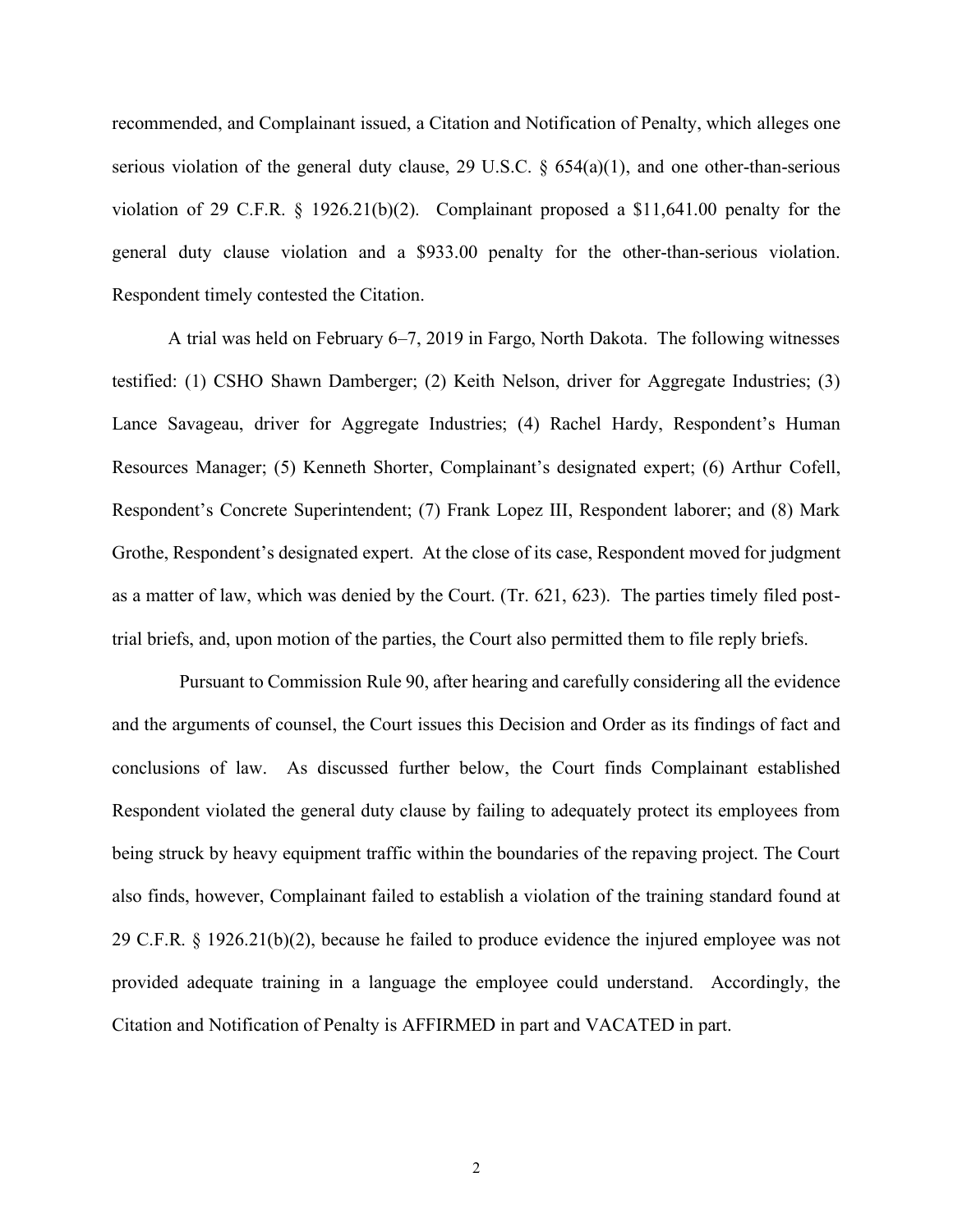#### **II. STIPULATIONS & JURISDICTION**

 The Court has jurisdiction over the parties and subject matter in this case. The Court obtained jurisdiction over this matter under section 10(c) of the Act upon Respondent's timely filing of a notice of contest. 29 U.S.C. § 659(c). Based on Respondent's Answer to the Complaint, the Court also finds Respondent is an employer engaged in interstate commerce within the meaning of sections 3(3) and 3(5) of the Act, 29 U.S.C. § 652(5). (Tr. 8). *See Slingluff v. OSHRC*, 425 F.3d 861, 866–67 (10th Cir. 2005). In addition to those jurisdictional matters, Respondent withdrew its affirmative defense of employee misconduct. (Tr. 347).

#### **III. FACTUAL BACKGROUND**

#### **A. The Worksite and Nature of the Work Performed**

Respondent was hired to expand 19th Avenue from a two-lane road to a four-lane road.<sup>2</sup> (Tr. 50, 265). The unfinished roadbed was 60 feet across and covered with gravel. (Tr. 163, 173). The roadbed was bounded on both sides by dirt fields. (Tr. 61, 386–87). On the day of the incident, Respondent's crew was pouring concrete for the lanes on the north side of the road, which measured approximately 1,200 feet long and 22 feet across. (Tr. 50, 154–55). This portion of the project required 970 cubic yards of mixed concrete, which was delivered by Aggregate Industries, the subcontractor hired by Respondent to provide trucks, drivers, and concrete. (Tr. 51).

 The construction site was closed to the general public and was marked with traffic control devices. (Tr. 368). The work inside the construction site was dynamic—the machines used to pour and smooth the concrete constantly moved forward as the road was being poured, and 15 different Aggregate cement trucks delivered 100 loads of concrete approximately once every six minutes. (Tr. 154–55, 250). In order to pour the road, Respondent employed a series of machines working

 2. The end result was a four-lane road with a middle turn lane, which also accommodated two-and-a-half feet wide curb and gutter on both sides of the road. (Tr. 163–64).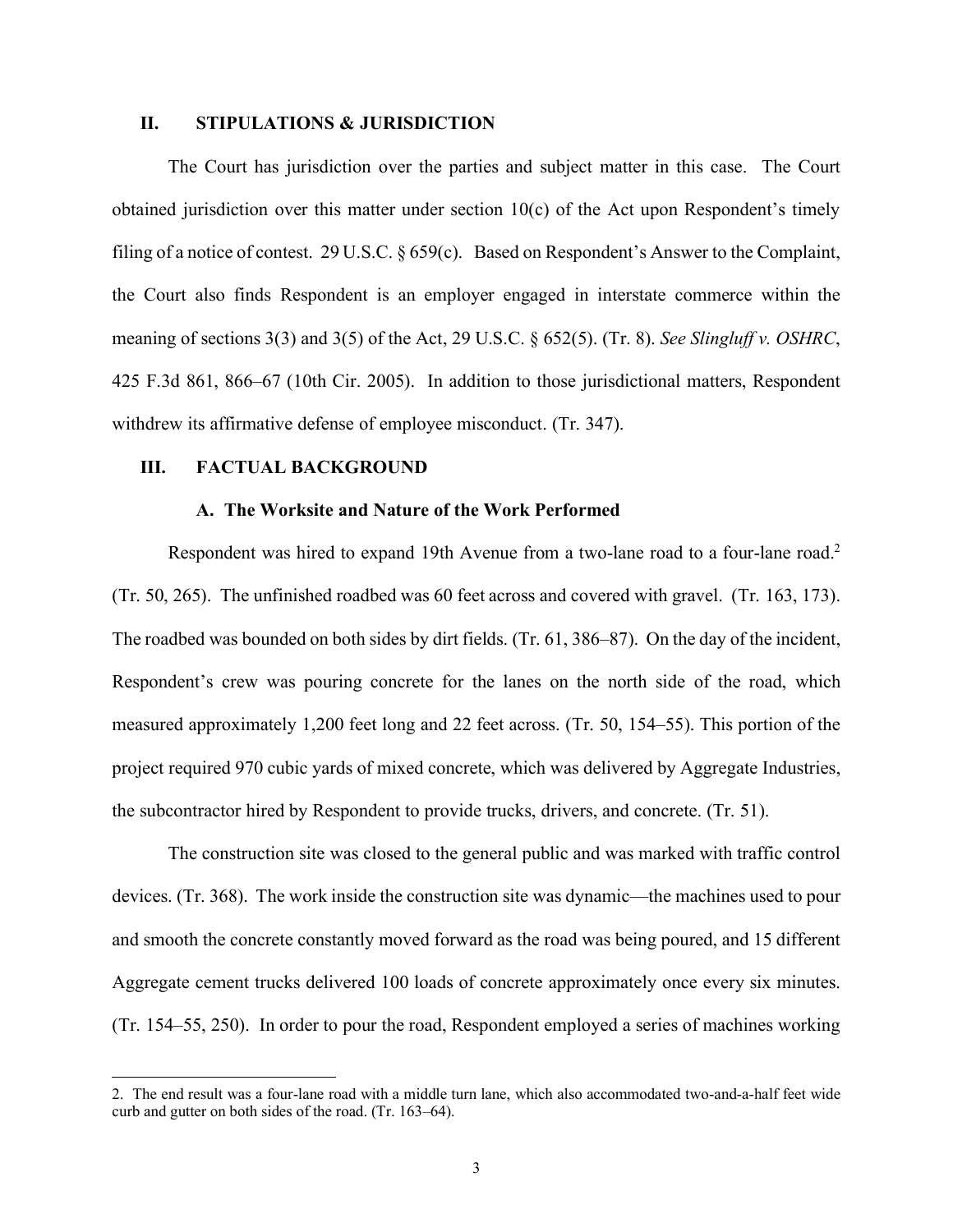in tandem with the concrete trucks that delivered the pre-mixed concrete. The first machine, called the placer, collected the concrete delivered by the trucks into a hopper. (Tr. 271; Ex. R-26). A conveyor delivered the concrete from the hopper to a movable chute that spreads the concrete over the roadbed. (Tr. 271; Ex. R-27). The placer was controlled by one of Respondent's employees, who sat in an elevated platform on top of the machine, which allowed him to control and monitor the pour. (Tr. 481). The paver traveled behind the placer and was responsible for smoothing and forming the concrete into the lanes of the road. (Tr. 484; Ex. R-28). Finally, traveling behind each of those machines was the cure cart, which applied a compound to the concrete to ensure it dried properly to achieve the specified strength and durability. (Tr. 54–55, 485). On the day of the incident, the operation was moving eastward along 19th Avenue, between 43rd and 45th Streets. (Tr. 485).

 Aggregate's trucks entered the worksite from the east end of the worksite. (Tr. 473). They would drive up 19th Avenue until they reached the intersection at 43rd Street, at which point they would turn around and back up to the hopper on the placer machine. (Tr. 474). One of Respondent's employees, known as the chute man, guided the driver back to the placer, where the driver would lower the chute on his truck and unload the concrete into the hopper. (Tr. 66). Once the load had been delivered, the chute man notified the driver he could pull forward. (Tr. 110). The driver would pull away, driving to the right to avoid the next truck in line, and pull off to the side to flip the remaining portion of the chute up against the truck. (Tr. 255). Depending on how many trucks had been dispatched<sup>3</sup> to Respondent's worksite, there could be a line of trucks sitting in position to back up to the hopper. The hopper was wide enough so that two trucks could be

 3. Truck drivers were not designated to work at a particular site all day; instead, they were issued work tickets upon receiving a load of concrete at the Aggregate facility. Those tickets indicated where the load was to be delivered. (Tr. 264).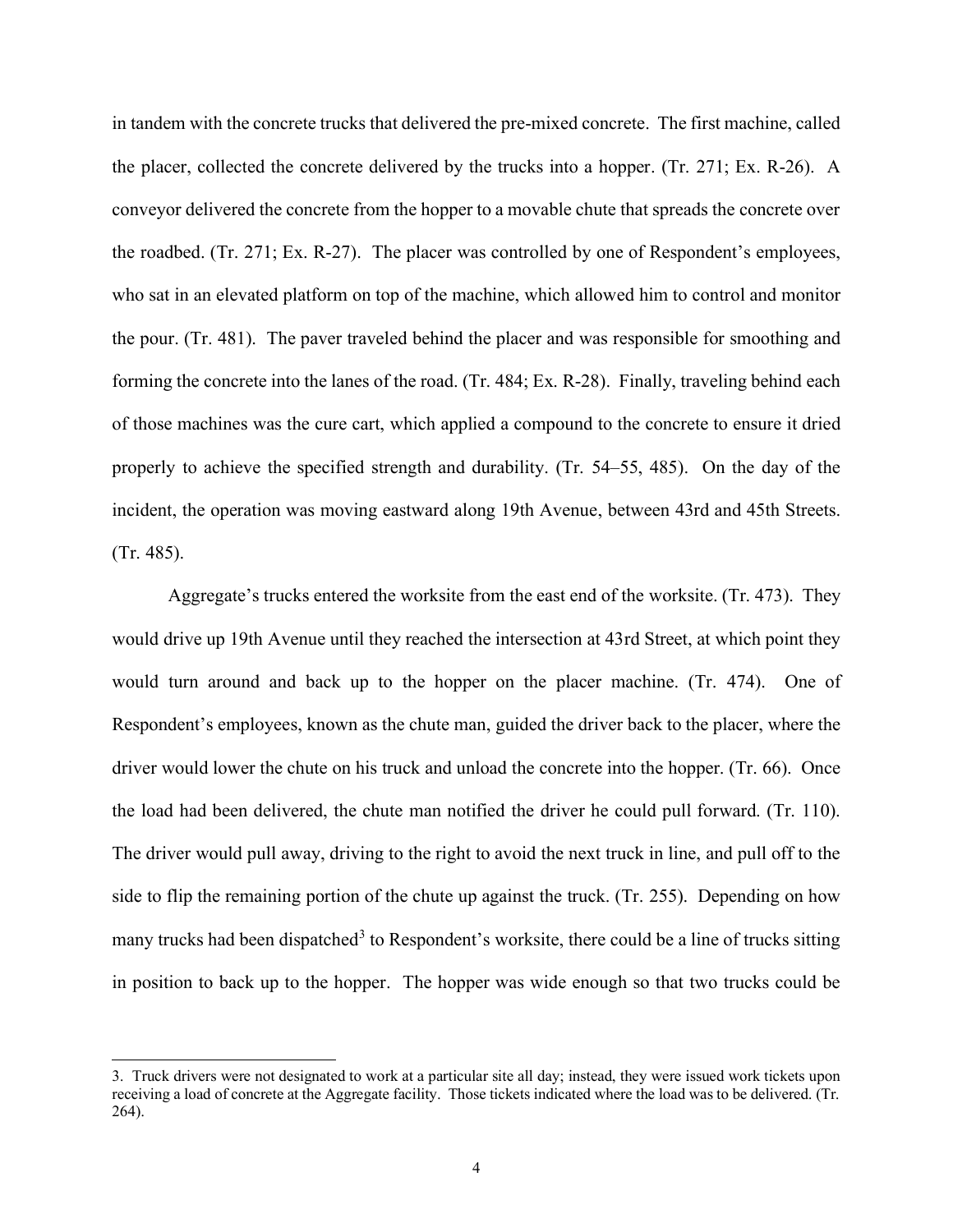unloaded at a time; however, at the time of the incident in this case, only one truck was permitted to unload at a time. (Tr. 477–78).

 Aside from the chute man, most of Respondent's employees worked behind the placer and paver, which served as a *de facto* barrier between them and the incoming truck traffic.<sup>4</sup> (Tr. 269, 483). That said, Cofell testified the employees' vehicles, extra tools, equipment, and supplies were in a staging area on the eastern end of the worksite where trucks entered and exited the worksite. (Tr. 484–85). According to Cofell, this layout made sense, because the equipment and cars were located where the work would eventually end for the day. (Tr. 485). However, as will be discussed in more detail below, this layout also required Respondent's employees to occasionally travel on foot through an area where trucks were entering and exiting the worksite.

#### **B. Training and Communication of Hazards**

 According to Respondent, it trained employees on how to deal with the potential of being struck by a moving vehicle on the worksite, which included annual seminars and weekly tool-box talks at the worksite. (Tr. 301, 471). Respondent had multiple policies governing the possibility of collisions between heavy mobile equipment and pedestrians, including Work Zone Safety, Mobile Equipment Hazards, Preventing Backovers, and Blindspot Analysis. (Ex. R-6, R-7, R-8, R-9). Each of these policies included warnings and directives, such as:

- • "Be aware of vehicle and equipment travel paths and avoid standing or walking in these areas."
- "[O] perators may not always see a worker approaching them . . . ."
- • "[A]pproach equipment only after making eye contact and signaling the operator; wait for their approval . . . ."

 4. Although not physically behind the machine, the placer operator was in an elevated platform atop the placer, putting him out of harm's way. (Tr. 481).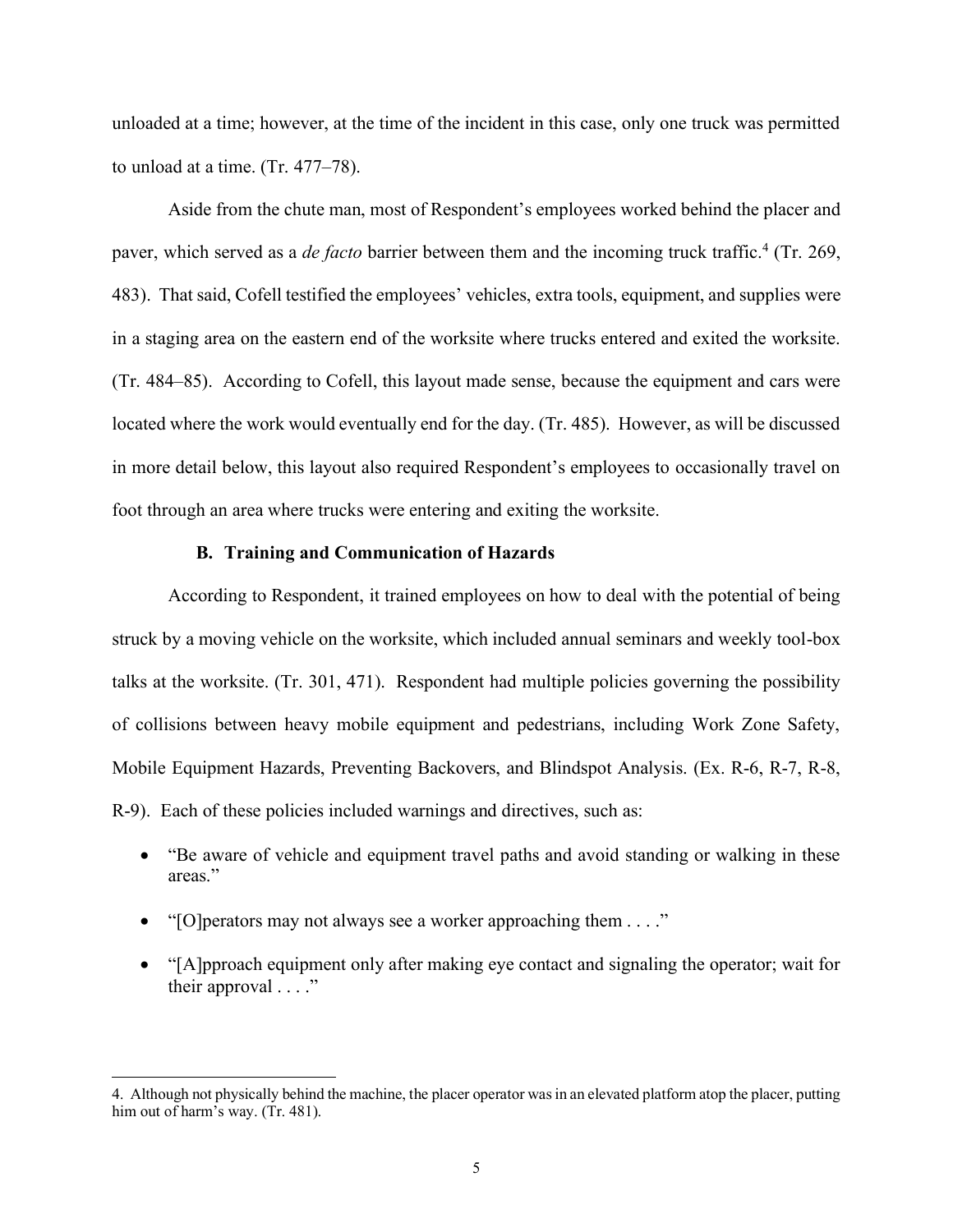(*Id.*). Aside from these general admonitions, however, there were no specific, documented rules governing pedestrian and truck traffic within the construction zone. governing pedestrian and truck traffic within the construction zone. Based on the testimony of Nelson and Savageau, it appears Respondent gave only basic

 instructions to the truck drivers entering the worksite. Neither Nelson nor Savageau received site- specific training for the road construction project. (Tr. 262, 288). Instead, Nelson testified, "The first driver usually tells them—it gets to relayed to everybody else how to do it. And they're basically the same all the time." (Tr. 258–59). Savageau testified he did not recall receiving any notice Respondent's employees would be walking in the area of truck traffic and stated it was "not likely at all" for workers or contractor employees to be traveling in that area on any worksite. (Tr. 288–89). Respondent's concrete superintendent, Cofell, testified he spoke with Aggregate's representative, Lynn Alm, and discussed "how the trucks were coming in and where they needed to turn around." (Tr. 477). Otherwise, according to Cofell, he and Alm had only discussed safe operating speed within the worksite. (Tr. 517). Aside from the issue of speed and identifying where drivers needed to enter and turn around, Cofell, who testified as to his general knowledge of Internal Traffic Control Plans ("ITCP), admitted he had never implemented one on a construction site before. (Tr. 514).

### **C. The Accident**

 On the day of the accident, work was progressing as described above. The series of events leading to A.A.'s injury started with Aggregate driver Nelson positioning his truck to back up to the hopper. (Tr. 273). According to Frank Lopez III, Nelson appeared agitated because the chute hopper, because Respondent was only permitting one load to be dumped at a time. (Tr. 545–46). Nelson, on the other hand, testified he was able to pull right up to the hopper when he arrived. (Tr. man would not allow him to park alongside the other truck that was unloading concrete into the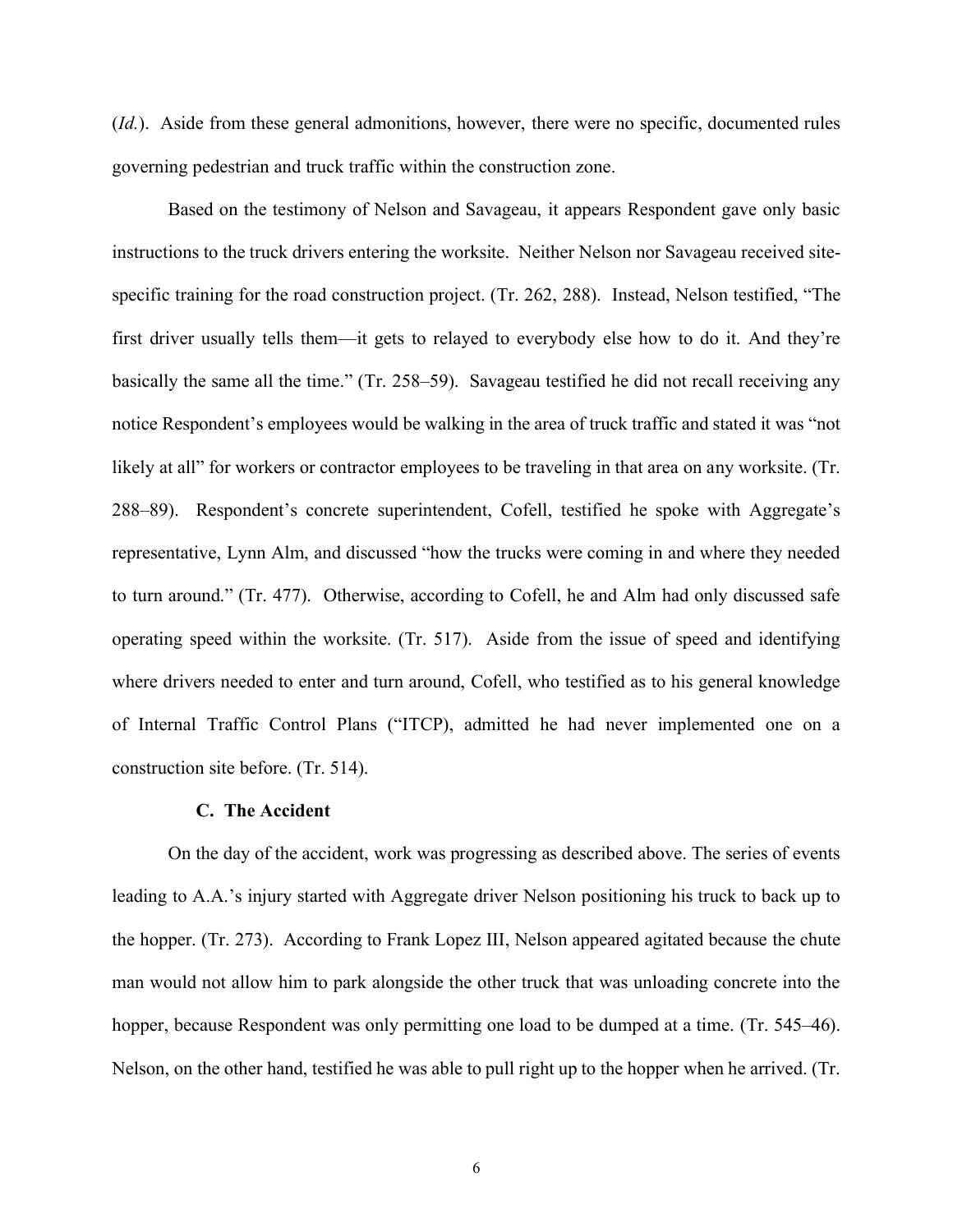253). Once he was positioned to pour, Nelson said it took four or five minutes to unload the concrete. (Tr. 254). After unloading, the chute man motioned to Nelson, indicating he could raise up the chute and pull out to make room for the next driver in line. (Tr. 255). Nelson raised his chute, checked his mirrors, and pulled forward to the right (south) side of the gravel roadbed to avoid the next driver, Savageau, who was backing up to the hopper. (Tr. 256–57). After pulling forward approximately 50 feet, Nelson stopped his truck to pin up the chute. At that point, he discovered he had hit one of Respondent's employees. (Tr. 277).

 While Nelson was positioning his truck and pouring concrete, Art Cofell directed A.A. to get the backhoe and collect an additional barrel of cure, which was starting to run low.<sup>5</sup> (Tr. 488). As stated above, both the backhoe and cure were located on the east side of the operation, which required A.A. to travel outside the area otherwise protected by the placer machine. According to CSHO Damberger, who interviewed him, A.A. walked along the passenger side of Nelson's truck, giving himself roughly 4–7 feet of lateral space between them. (Tr. 68). At some point after A.A. walked past the truck and Nelson had delivered his load into the hopper, Nelson pulled forward and turned to the right side of the road. While this practice, at least nominally, was designed to avoid a collision between the incoming and outgoing trucks, it also placed A.A. in the path of Nelson's truck.

 All of the testifying witnesses had varying accounts as to how far away from the placer the accident occurred, ranging from 20 to 200 feet. (Tr. 278, 287, 498, 546). The problem, however, is that no one took measurements after the accident occurred, which left CSHO Damberger, as well as this Court, to reconstruct what happened based on the various estimates given by Nelson, Savageau, A.A., and Rachel Hardy. (Tr. 240). This was complicated by the fact the work

 5. The backhoe was necessary because the cure is stored in 55-gallon drums. (Tr. 485–86).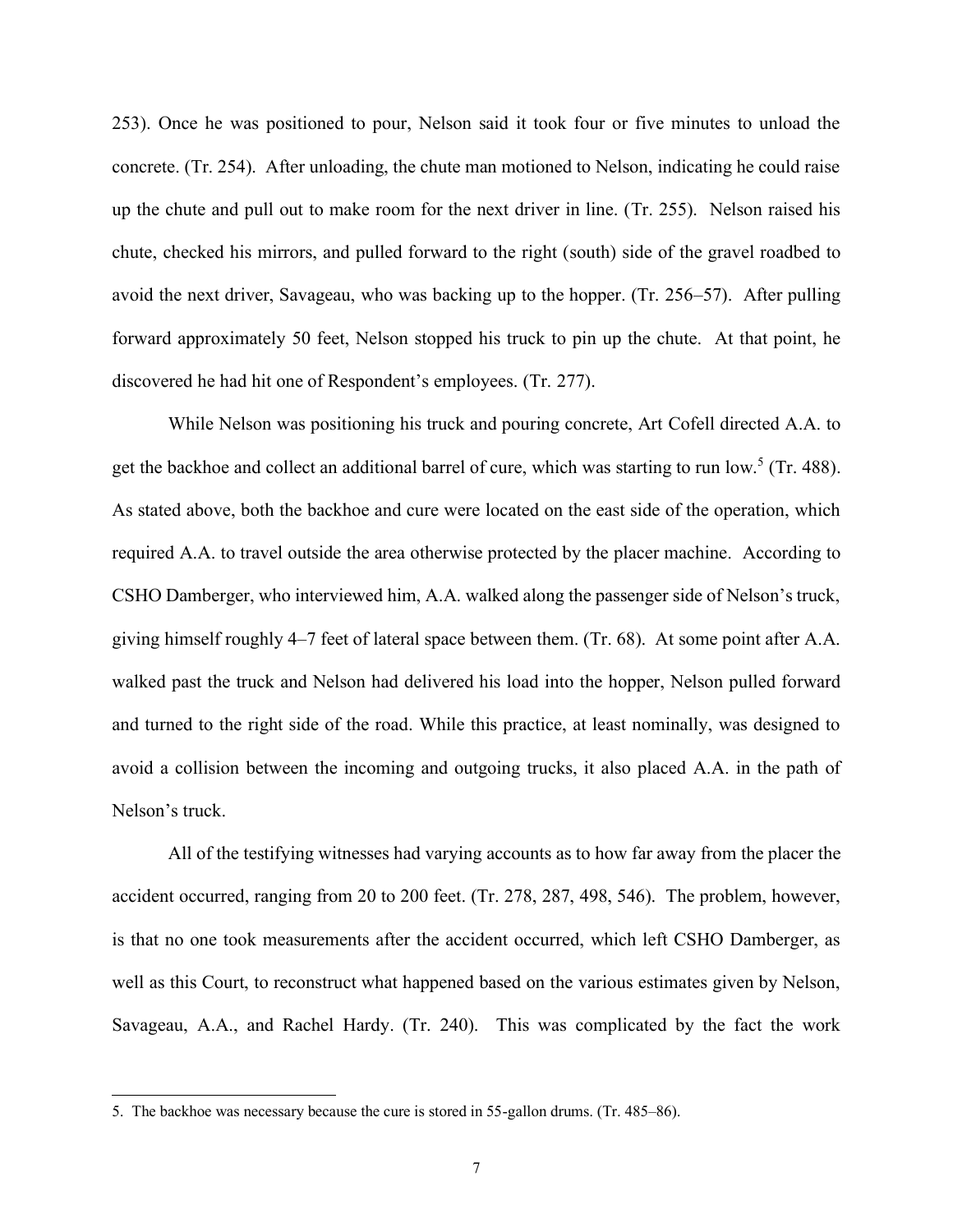continued after A.A. had been taken to the hospital and the worksite was no longer in the same place at the time of CSHO Damberger's inspection. Based on the scant evidence of distance, the Court finds A.A. was somewhere between 50 and 100 feet east of the placer at the time of the accident.<sup>6</sup> While his distance from the placer was more difficult to ascertain, most of the witnesses agree that A.A. was found roughly 30 feet to the south of the string line<sup>7</sup> and 5–7 feet north of the southern edge of the roadbed. (Tr. 279, 497, 535). According to Cofell, Respondent's employees typically walked in the dirt field to the south of the gravel roadbed in order to access their vehicles and spare tools on the east end of the worksite. (Tr. 484–85). In this instance, however, Cofell noted some of the employees walked along the gravel because the dirt field was muddy at the time. (Tr. 488). Neither Nelson or Savageau had a reason to believe Respondent's employees would be traveling through the roadbed area on foot.

 The police arrived at the worksite shortly after the accident occurred and conducted interviews of Nelson and other people at the worksite. None of the testifying witnesses saw the collision take place. Notwithstanding Lopez's testimony regarding Nelson's agitated behavior and unsafe driving, the police did not issue Nelson a citation for his role in the accident, and the Court sees no evidence to suggest he engaged in such behavior. (Tr. 260). Whether Nelson traveled 20 feet, 50 feet, or even 200 feet before hitting A.A., the Court finds this discrepancy is irrelevant to the resolution of this case, because the Court is not charged with determining the cause of the accident, but whether A.A. and his fellow employees were exposed to a recognized hazard. While

 6. As discussed more below, A.A.'s distance from the placer at the time of the accident has little to no bearing on the outcome of this case. Whether Nelson should have seen A.A. at the time of the accident is related to the cause of the accident, which does not impact the analysis of whether a Section 5(a)(1) violation occurred. *See Bethlehem Steel Corp. v. OSHRC*, 607 F.2d 871, 874 (3d Cir. 1979) ("Our task on review is not to look for a proximate cause relationship between the accident which preceded the inspection and the specific violation charged, but to determine whether there is substantial evidence in the record supporting the charge that the employer maintained, at the time and place alleged, a recognized hazard to the safety of its employees.").

 7. The string line guided the placer, which was pouring the inner of the two eastbound lanes. (Tr. 271–72).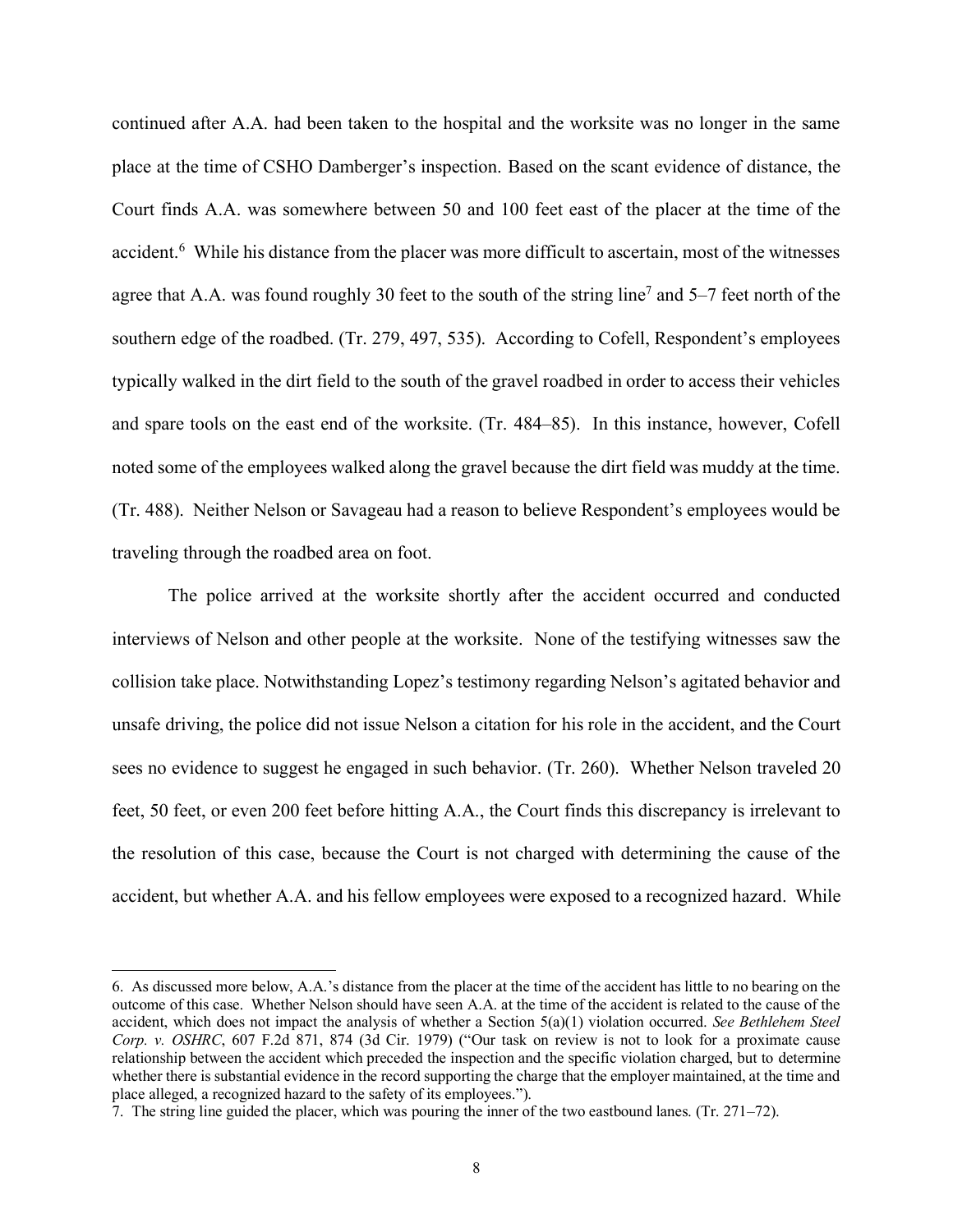Respondent takes issue with the possibility Nelson was focused on his rearview mirrors and the incoming truck as he was taking off from the hopper, Cofell made it clear such behavior was typical given the layout of the worksite. (Tr. 524). When coupled with the fact the drivers did not anticipate foot traffic in the area of the roadbed, Nelson's focus on the immediate and anticipated hazards make more sense. Further, like the distance issue, such evidence is related to the issue of causation, not whether a recognized hazard existed.

#### **D. Complainant's Inspection**

 CSHO Damberger initiated an inspection with HR Manager Rachel Hardy at Respondent's facility and conducted an onsite investigation of the road construction project the following day. (Tr. 44–45). As noted above, by the time CSHO Damberger arrived, the project had advanced forward a substantial distance. Based on his interviews, CSHO Damberger found Respondent had not taken any measurements at the time of the accident, nor had it conducted an interview of A.A.. While Hardy had taken photographs with her phone, they did not clarify what had occurred on the day of the incident. (Ex. R-16, R-17).

 CSHO Damberger conducted multiple interviews, including A.A., took photographs of the equipment involved and the nature of the operation, reviewed the accident report, and collected information on Respondent's safety policies and training. Based on the information he collected, CSHO Damberger determined Respondent violated the general duty clause because it failed to properly address the struck-by hazard presented by employees traveling on foot through an area where concrete trucks were driving. CSHO Damberger also recommended a citation for Respondent's failure to properly communicate its safety policies and training to its Spanish- speaking employees. Those recommendations were adopted by Complainant, and the citation items discussed below were issued.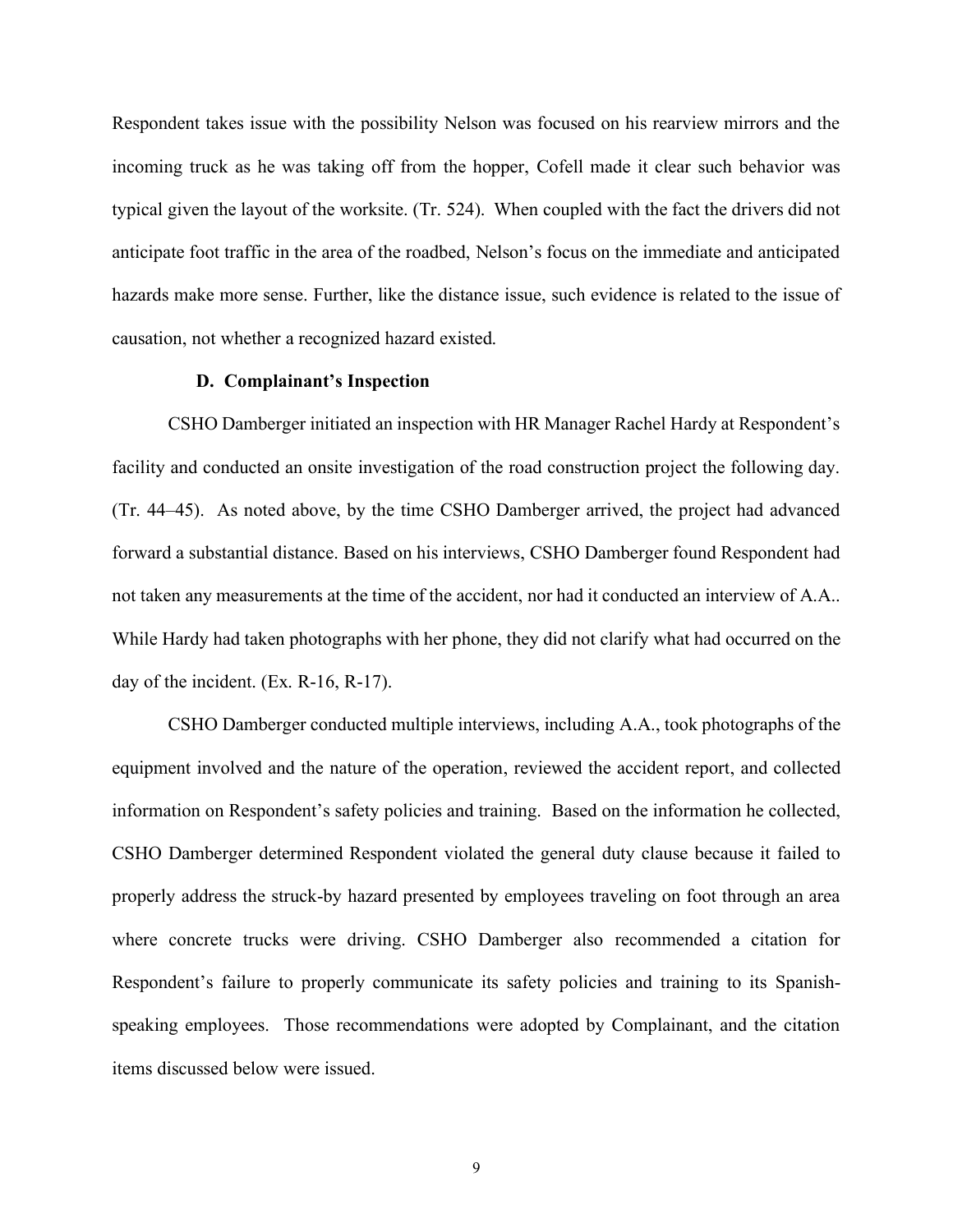#### **IV. THE ACT, REGULATIONS AND JUDICIAL PRECEDENT**

 The Occupational Safety and Health Act of 1970, ("Act"), 29 U.S.C. §§ 651-678, is meant "to assure so far as possible every working man and woman in the Nation safe and healthful working conditions." 29 U.S.C. § 651(b). The Act imposes a general duty on employers to furnish employees a workplace "free from recognized hazards that are causing or are likely to cause death or serious physical harm." *Id.* § 654(a)(1). In order to prove such a violation, the Secretary must show "that a condition or activity in the workplace presented a hazard, that the employer or its industry recognized a hazard, that the hazard was likely to cause death or serious physical harm, and that a feasible and effective means existed to eliminate or materially reduce the hazard." *Arcadian Corp.*, 20 BNA OSHC 2001 (No. 93-0628, 2004). The evidence must also show the employer knew or, with the exercise of reasonable diligence, could have known of the violative condition. *See Regina Constr. Co.*, 15 BNA OSHC 1044 (No. 87-1309, 1991).

 The Secretary must establish his *prima facie* case by preponderance of the evidence. *See Hartford Roofing Co*., 17 BNA OSHC 1361 (No. 92-3855, 1995).

"Preponderance of the evidence" has been defined as:

 The greater weight of the evidence, not necessarily established by the greater number of witnesses testifying to a fact but by evidence that has the most convincing force; superior evidentiary weight that, though not sufficient to free the mind wholly from all reasonable doubt, is still sufficient to incline a fair and impartial mind to one side of the issue rather than the other.

Black's Law Dictionary, "Preponderance of the Evidence" (10th ed. 2014).

 While Respondent characterizes Complainant's use of the general duty clause as an end- run around the Administrative Procedures Act ("APA"), the Supreme Court recognized section 5(a)(1) "was intended itself to deter the occurrence of occupational deaths and serious injuries by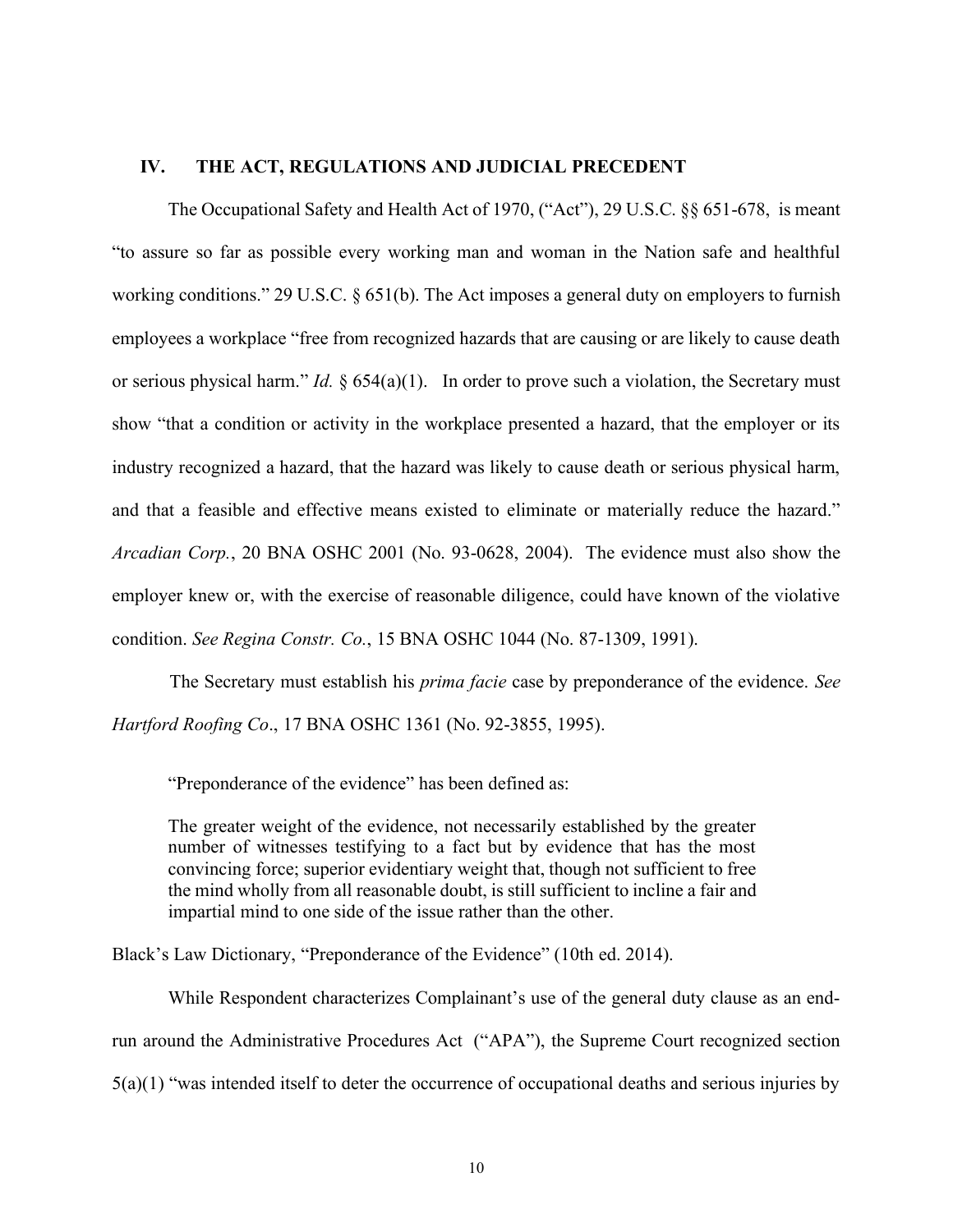placing on employers a mandatory obligation independent of the specific health and safety standards to be promulgated by the Secretary." *Whirlpool Corp. v. Marshall*, 445 U.S. 1, 13 (1980). This independent obligation was designed to emphasize the general and common duty of all employers to protect the life and health of their employees:

 The committee has concluded that such a provision is based on sound and reasonable policy. Under principles of common law, individuals are obliged to refrain from actions which cause harm to others. Courts often refer to this as a general duty to others. Statutes usually increase but sometimes modify this duty. The committee believes that employers are equally bound by this general and common duty to bring no adverse effects to the life and health of their employees throughout the course of their employment. Employers have primary control of the work environment and should insure that it is safe and healthful*.* Section 5(a), in providing that employers must furnish employment 'which is free from recognized hazards so as to provide safe and healthful working conditions,' merely restates that each employer shall furnish this degree of care.

 S. Rep. No. 91-1282, 91st Cong., 2nd Sess. (1970), U.S.C.C.A.N., 91st Cong., 2d Sess. (1970) at 5186.

 require the implementation of ITCPs as a *de facto* safety standard, the Court finds its application is specific to the set of facts presented*. See Pepper Contracting Svcs.*, 657 Fed. Appx. 844, 849 (11th Cir. 2016) (finding specific facts of case illustrated hazard of positioning an employee in front of and in the path of milling convoy, including failure to inform drivers of employee's location). Complainant is still required, as in every general duty clause case, to (1) establish the existence of a serious hazard that is either recognized by Respondent specifically, or by its industry generally; and (2) prove not only the existence of feasible and effective means of abatement, but, to the extent Respondent has implemented measures to address the hazard, also show those measures were ineffective. *See Arcadian Corp.*, 20 BNA OSHC 2001. This exacting burden of proof, which has been reviewed and approved of by the Commission, Circuit Courts of Appeal, and the Supreme Court, ensures Respondent is not being held to some *ad hoc* standard of conduct Contrary to Respondent's assertion Complainant is attempting to use Section  $5(a)(1)$  to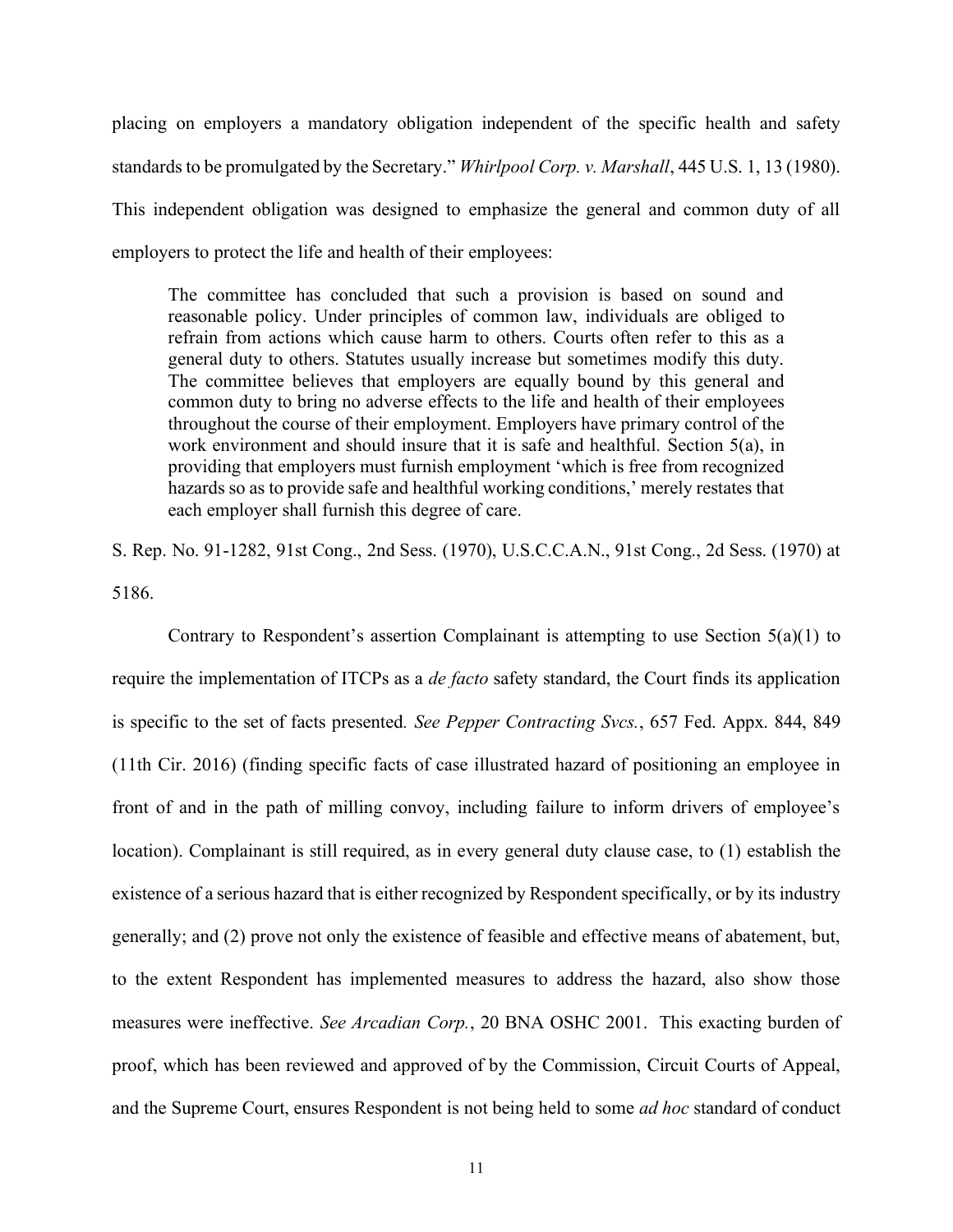the Secretary plucks out of thin air. Instead, Complainant's proposed standard of conduct must be premised on hazards either Respondent or its industry squarely recognize and abatement measures means of abatement are established if 'conscientious experts familiar with the industry' would prescribe those means and methods to eliminate or materially reduce the recognized hazard." (citing *Pepperidge Farm, Inc.*, 17 BNA OSHC 1993, 2032 (No. 89-0264, 1997))). As will be discussed further below, Complainant has met that burden. industry experts have determined are effective at minimizing those hazards. *See, e.g., id.* ("Feasible

# **V. ANALYSIS, FINDINGS OF FACT AND LEGAL APPLICATION**

## **1. Citation 1, Item 1**

Complainant alleged a serious violation of the Act in Citation 1, Item 1 as follows:

Section  $5(a)(1)$ : The employer did not furnish to each of his employees employment and a place of employment which were free from recognized hazards that were causing or likely to cause death or serious physical harm to his employees in that employees were exposed to struck-by hazards:

 a) On October 4, 2017, for the employee working on a road construction site who was seriously injured after being struck by a concrete truck in the vicinity of 19th Avenue & 45th Street in Fargo, North Dakota.

Abatement Note:

 Among other methods, one feasible and acceptable abatement method to correct the hazard would be for the employer to develop and implement a comprehensive work site traffic control plan that addresses struck-by hazards for personnel on the ground for vehicles entering and exiting construction sites, but not limited to a dedicated pathway[] for individuals on foot.

*See* Citation and Notification of Penalty at 6.

## **a. Respondent's Work Practices Presented a Hazard**

"[A] safety hazard at the worksite is a condition that creates or contributes to an increased

risk that an event causing death or serious bodily harm to employees will occur." *Baroid Div. of* 

 *NL Indus., Inc. v. Occupational Safety and Health Review Comm'n,* 660 F.2d 439 (10th Cir. 1981).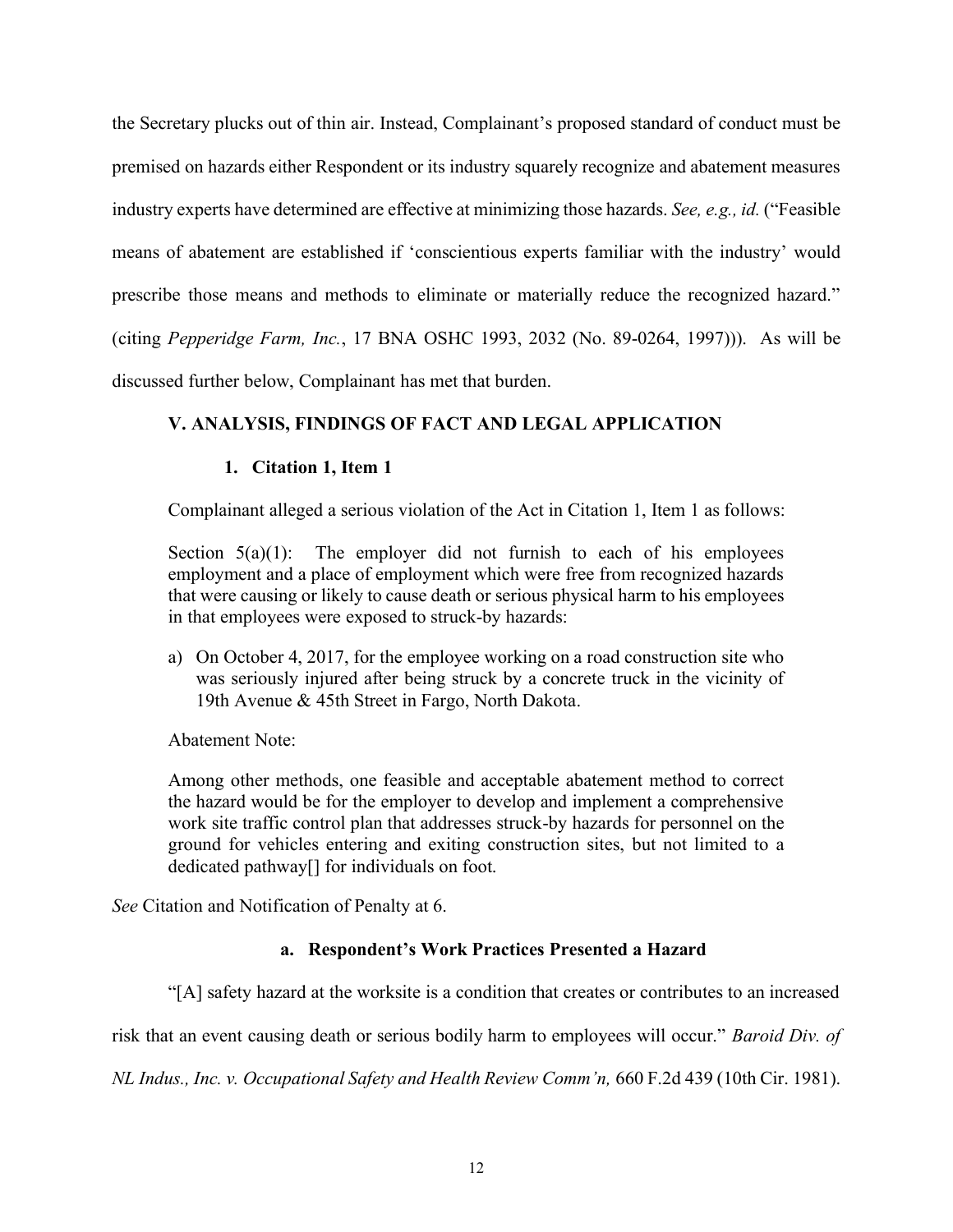2019). Though Respondent did not stipulate to the existence of a hazard at trial, it appears to have conceded as much in its post-trial brief. According to Respondent:

 The first and second elements *are not in contention*. Cement trucks were moving on the work site, so there was a potential for a struck-by accident. Master Construction obviously recognized this potential hazard because it extensively trained its employees how to deal with that hazard. The other two elements, however, are very much in dispute.

 *Resp't Post-trial Br.* at 22 (emphasis added). Notwithstanding Respondent's concession, there is ample evidence a hazard existed at the worksite. Respondent's employees walked in the area where trucks were operating in order to access spare equipment, tools, chemicals, and employee vehicles, which were all located on the eastern end of the worksite. Any time those items needed to be retrieved, Respondent's employees had to travel beyond the protective barrier provided by the placer and into an area where trucks were operating. Although Respondent contends this happened infrequently, it nonetheless admits its "employees did cross into the truck's area of operations . . . ."<sup>8</sup>*Resp't Br.* at 23. The Court finds Complainant has established the existence of a stuck-by hazard existing at the time of the incident and before.

#### **b. The Hazard was Recognized.**

 It is "[t]he hazard, not the specific incident resulting in injury, [that] is the relevant consideration in determining the existence of a recognized hazard." *Kansas City Power & Light Co*., 10 BNA OSHC 1417, 1422 (No. 76-5255, 1982*).* "[W]hether or not a hazard is 'recognized' is a matter of objective determination." *Ed Taylor Const. Co. v. Occupational Safety & Health Review Comm'n*, 938 F.2d 1265, 1272 (11th Cir. 1991). Whether a work condition poses a recognized hazard is a question of fact. *See Baroid Div. of NL Indus., Inc. v. OSHRC,* 660 F.2d at 446.

 8. The Court will address this argument in more detail with respect to the issue of exposure and likelihood of death or serious physical harm in Section IV.A.1.c, *infra*.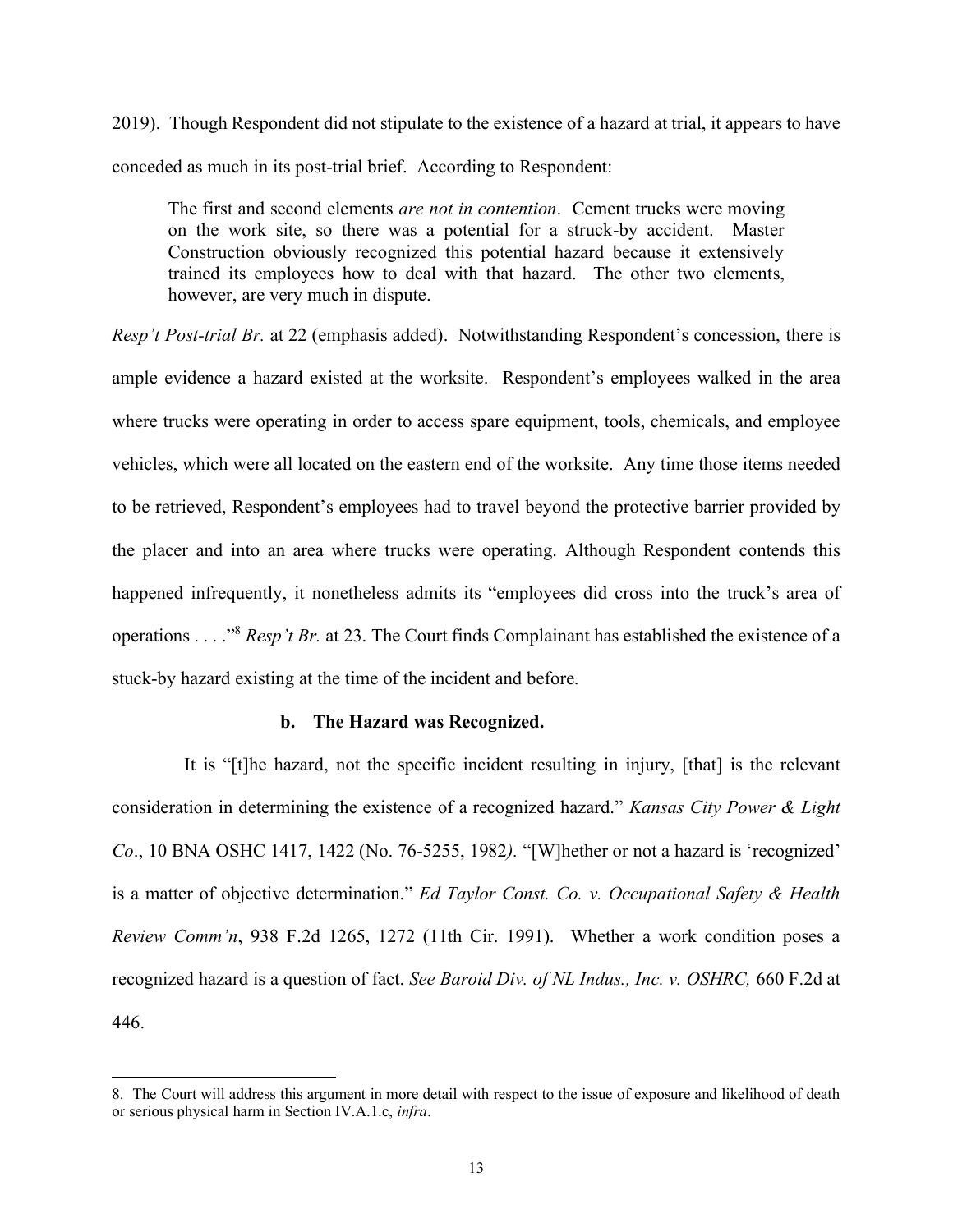hazardous. *Id.* A "recognized hazard" may also be shown by proving the condition is generally known to be hazardous in the industry. *Ed Taylor*, 938 F.2d at 1271 (citation omitted). Finally, if the hazard is likely the type of hazard that is "so obvious and glaring" it may be deemed recognized for the purpose of the general duty clause apart from evidence of industry practice or expert testimony. *See Tri-State Roofing & Sheet Metal, Inc. v. OSHRC*, 685 F.2d 878, 880 (4th Cir. 1982). 1982). Respondent has conceded the hazard was recognized in its post-trial brief. *Resp't Post-*This element is established by proving the employer had actual knowledge the condition was

 *trial Br.* at 22 This hazard was recognized by Respondent and the highway construction industry. Respondent has rules addressing the potential for collisions between mobile equipment and employees on foot and provides training and toolbox talks addressing the same. (Ex. R-6, R-7, R- 8, R-9). Likewise, both Respondent's and Complainant's respective experts testified the highway foot. (Tr. 415, 617). This is further supported by the existence of ANSI standards addressing such hazards. (Tr. 430–31; Ex. C-15). Accordingly, based on Respondent's concession and the weight of the evidence presented by Complainant, the Court finds there was a recognized hazard at Respondent's worksite during the applicable time period. construction industry recognizes struck-by hazards involving mobile equipment and workers on

#### **c. Respondent Was Aware of the Hazard**

 In addition to the four primary elements of a general duty clause violation, Complainant must also establish Respondent "knew or, with the exercise of reasonable diligence, should have known of the hazardous conditions constituting the violation." *S.J. Louis Constr. of Texas*, 25 BNA OSHC 1892 (No. 12-1045, 2016). The key is whether Respondent was aware of the conditions constituting a violation, not whether it understood the conditions violated the Act. *Phoenix*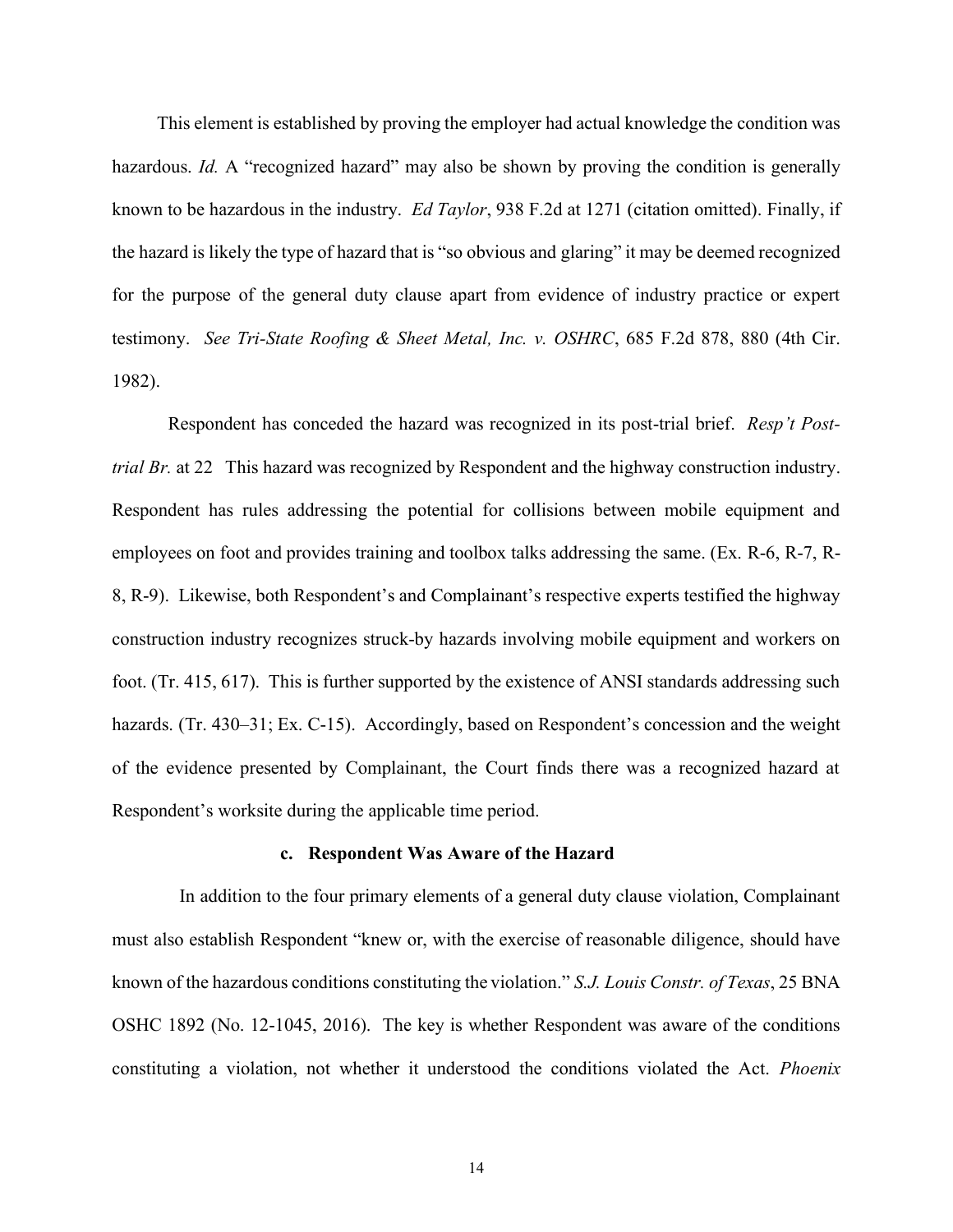*Roofing, Inc.*, 17 BNA OSHC 1076, 1079–80 (No. 90-2148, 1995). Complainant can prove knowledge of a corporate employer through the knowledge, actual or constructive, of its supervisory employees. *Dover Elevator Co.*, 16 BNA OSHC 1281, 1286 (No. 91-862, 1993). If a supervisor is, or should be, aware of the noncomplying conduct of a subordinate, it is reasonable to charge the employer with that knowledge. *See Mountain States Tel. & Tel. Co. v. OSHRC*, 632 F.2d 155, 158 (10th Cir. 1980).

 As noted above, Respondent admitted its employees walked through the area where concrete trucks were driven. In fact, Cofell explicitly told A.A. to travel through that area in order to collect a barrel of cure, and he knew employees walked through the area to gather additional tools and collect food and water from their personal vehicles. Because Cofell was the concrete superintendent, and thus designated as an on-site supervisor for Respondent, his knowledge of the struck-by hazard is imputable to Respondent. *See Dover Elevator*, 16 BNA OSHC 1281 (No. 91- 862, 1993) ("[W]hen a supervisory employee has actual or constructive knowledge of the violative conditions, that knowledge is imputed to the employer and the Secretary satisfies his burden of proof without having to demonstrate any inadequacy or defect in the employer's safety program."). The Court finds Respondent had actual knowledge of the conditions constituting a hazard.

### **d. The Hazard Was Likely to Cause Death or Serious Physical Harm**

 The determination as to what is considered serious physical harm is made on a case-by- case basis. In making such determination the Court needs to look to the nature of the hazard against which the standard was intended to protect. *Anaconda Aluminum Co.,* 9 BNA OSHC 1460, 1981 (No. 13,102, 1981). Complainant need not show there was a substantial probability an accident *would* occur; he need only show that if an accident occurred, serious physical harm *could*  result. *See Sec'y of Labor v. Phelps Dodge Corp. v. Occupational Safety & Health Review Comm'n*,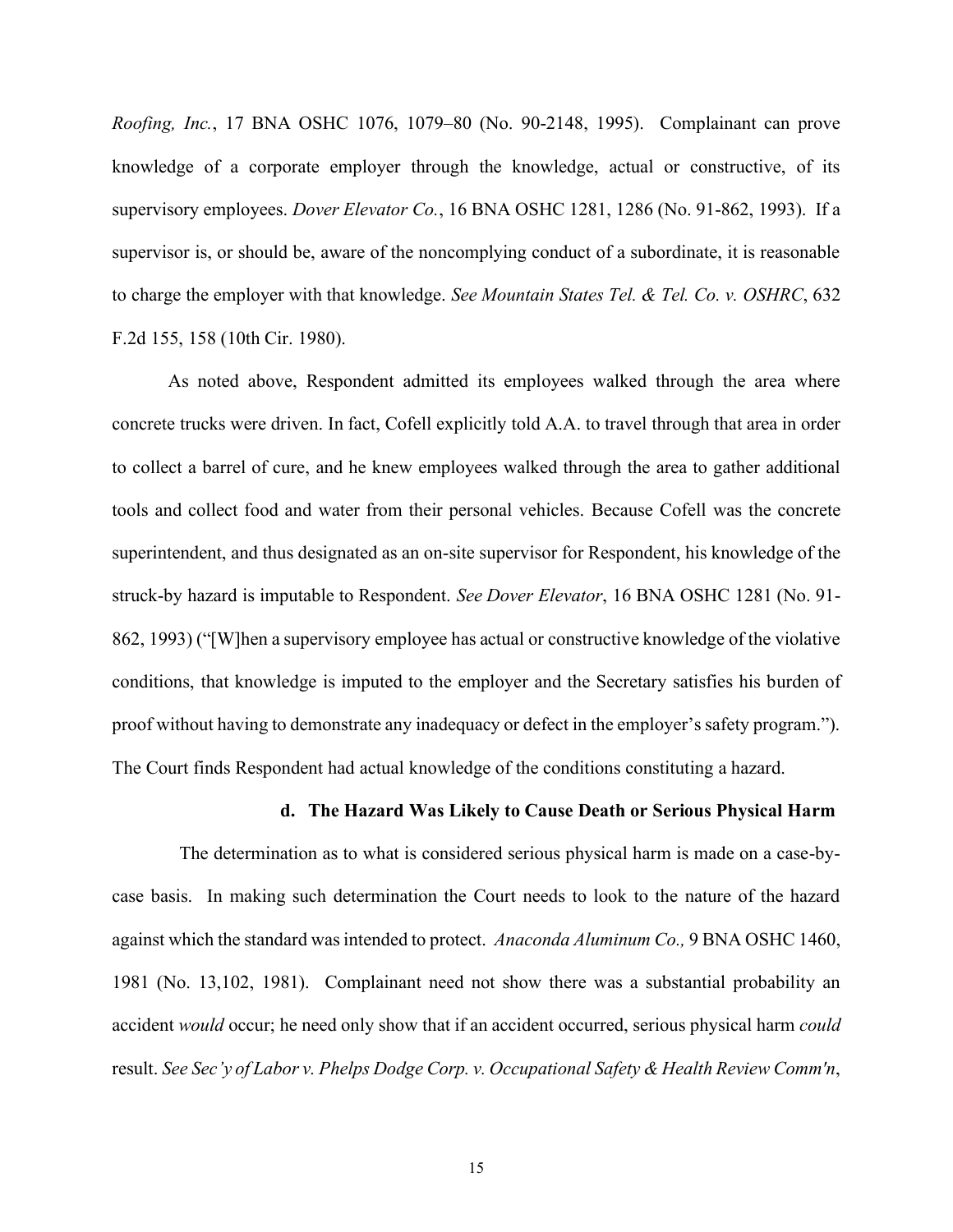725 F.2d 1237, 1240 (9th Cir. 1984) (emphasis added). Injuries to employees constitute at least *prima facie* evidence the hazard was likely to cause death or serious injury. *See e.g., Usery v. Marquette Cement Mfg. Co.*, 568 F.2d 902, 910 (2d Cir. 1977) ("The fact that the activity in question actually caused one death constitutes at least *prima facie* evidence of likelihood: 'the potential for injury is indicated on the record by [the] death and, of course, by common sense.' *National Realty*, 489 F.2d at 1265 n. 33.")

 Respondent's argument with respect to this element is misguided. Instead of analyzing whether a serious physical injury or death was the likely outcome of an accident resulting from the hazard, Respondent argues "[t]he evidence produced at trial show [sic] that an injury was not likely  to happen." *Resp't Br.* at 23. The Commission has made clear, however, "the criteria for determining whether a hazard is 'causing or likely to cause death or serious physical harm' is not the likelihood of an accident or injury, but whether, if an accident occurs, the results are likely to cause death or serious physical harm." *Waldon Health Care Center*, 16 BNA OSHC 1052 (No. 89-2804, 1993) (citation omitted). Notwithstanding the accident at issue in this case, Respondent argues it was unlikely any injury whatsoever would occur, because it had effectively addressed the hazard through its safety program and training. This argument is more appropriately targeted at whether Complainant established the existence of a hazard in the first instance. *See id.* ("There is no mathematical test to determine whether employees are exposed to a hazard under the general duty clause. Rather the existence of a hazard is established if the hazardous incident can occur under other than a freakish or utterly implausible concurrence of circumstances." (citing *Nat'l Realty & Constr. Co. v. OSHRC*, 489 F.2d 1257, 1265 n.33 (D.C. Cir. 1973))). Although Respondent previously conceded the existence of a struck-by hazard, the Court will give Respondent the benefit of the doubt and address the question of probability of exposure—and,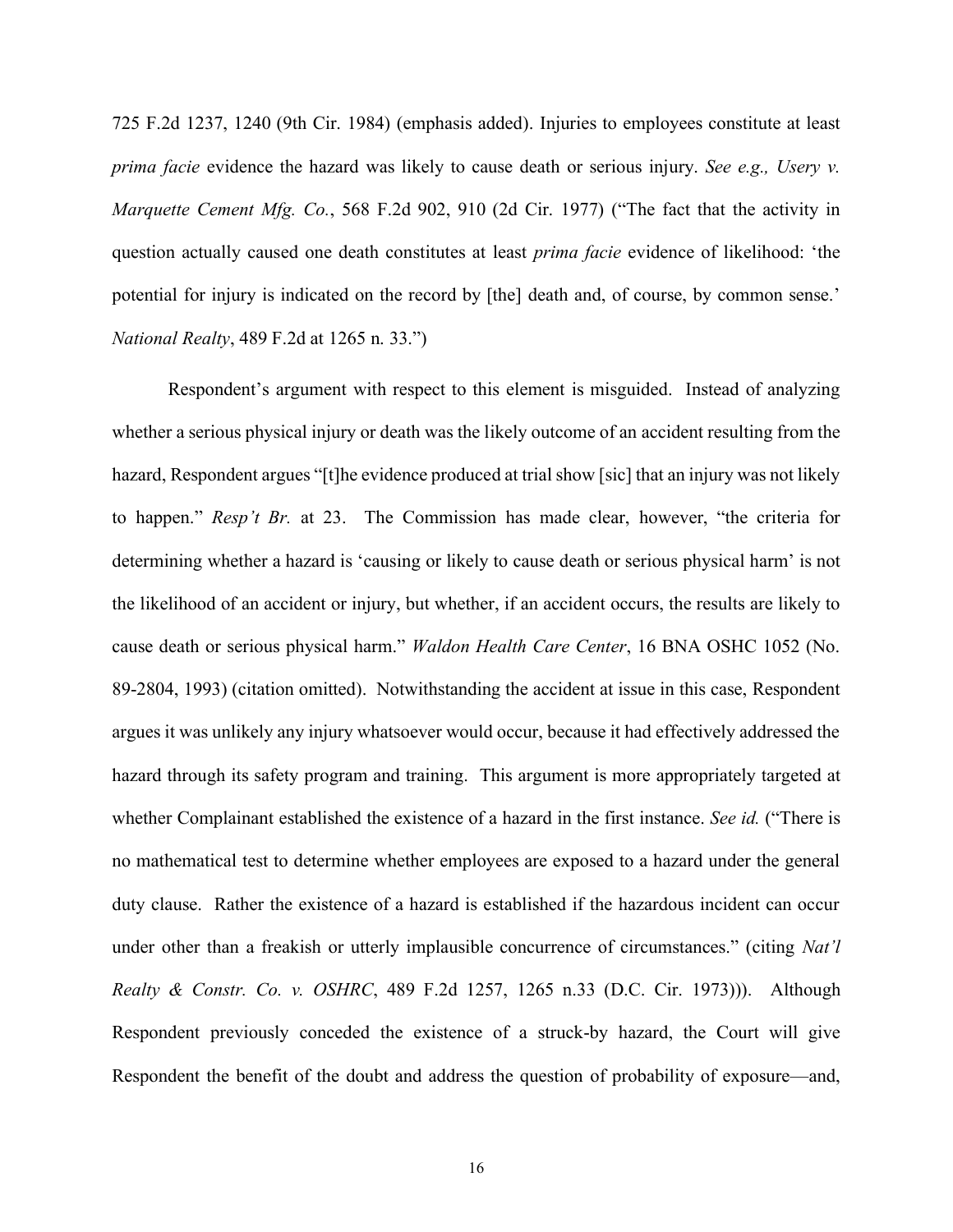hence, whether a hazard existed—from the standpoint of whether its policies, procedures, and training were sufficient to abate that hazard. Those arguments, however, will be addressed in the next section. *See* Section V.1.e.i, *infra*.

 As regards this specific element, however, the Court has no trouble concluding the struck- by hazard posed by cement trucks and pedestrian employees working in the same space was likely to cause death or serious physical harm. Indeed, the Court need look no further than the injuries suffered by A.A. when he was struck by Nelson's truck: both legs were broken below the knee, which required hospitalization and extensive rehabilitation. Contrary to Respondent's assertion, relying on the injury that occurred in this case is not akin to strict liability. Instead, it is concrete evidence that serious physical injury is a likely result of being hit by a concrete truck.<sup>9</sup> Accordingly, the Court finds Complainant established this element.

### **e. There Were Feasible and Effective Means to Abate the Hazard**

#### *i. Respondent Failed to Effectively Abate the Hazard*

 As stated in the language of the Act, Respondent's general duty is to "furnish to each of his employees employment and a place of employment free from recognized hazards that are causing or likely to cause death or serious injury to the employees." 29 U.S.C.  $\S 654(a)(1)$ . Or, as stated by the D.C. Circuit, "The question is whether [the employer] rendered its construction site 'free' of the hazard." *National Realty*, 489 F.2d at 1265. Insofar as Respondent has implemented measures to address the hazard, Complainant must show those measures are inadequate in order to prevail. *See Alabama Power Co.*, 13 BNA OSHC 1240 (No. 84-357, 1987). The Court finds Complainant has made such a showing.

 9. In a case where an injury did not occur, it is incumbent on Complainant to prove that exposure to the hazard *would*  cause such an injury. That is not at issue here, where an injury actually occurred; though, it is not a stretch to conclude that being hit by a truck would cause serious injuries or death.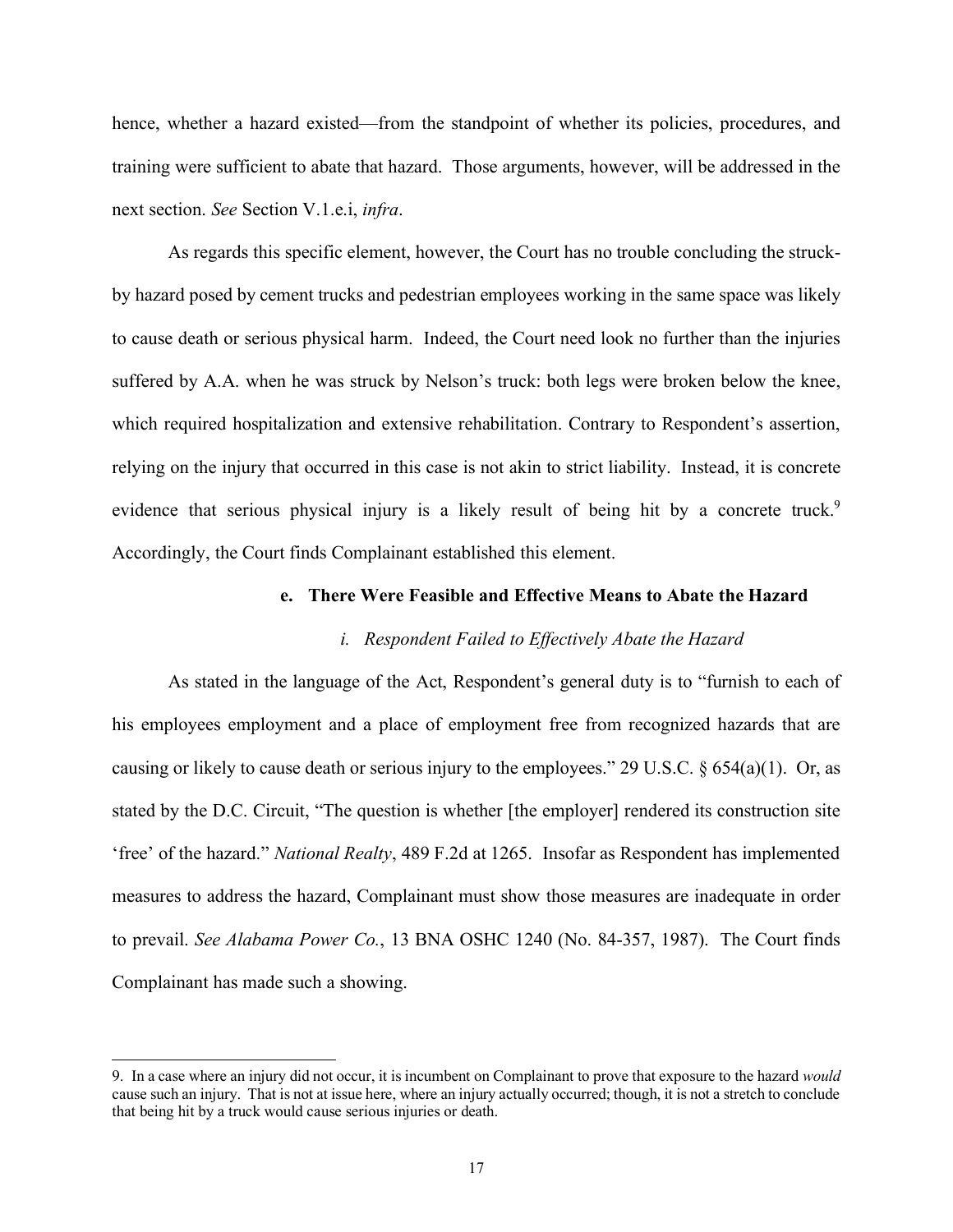In determining whether an employer has adequately protected its employees from a hazard, the Commission considers "whether [the employer] has established work rules designed to prevent exposure, has properly communicated those rules to its employees, has taken steps to discover noncompliance with the rules, and has effectively enforced its rules in the event of  noncompliance." *Id.* (citing *Inland Steel Co.*, 12 BNA OSHC 1968, 1976 (No. 79-3286, 1986)). General admonitions to avoid a hazard or act safely are not adequate for compliance; however, a rule is not inadequate just because it requires employees to exercise judgment. *Id.* "In determining whether a work rule is sufficiently specific to protect employees, the nature of the hazard and overall circumstances of the work operation must be considered." *Id.* 

 Respondent did not have a site-specific plan for combined vehicular and foot traffic inside of the construction zone. According to Cofell, he coordinated with Lynn Alm from Aggregate to discuss the speed limit within the worksite and "how the trucks were coming in and where they needed to turn around."<sup>10</sup> (Tr. 477). As illustrated by the testimony of Nelson and Savageau, other drivers, who relayed the layout of the worksite. (Tr. 268, 284). Other than that information, however, Nelson and Savageau testified they had not received any site-specific training from Aggregate or Respondent, nor were they informed Respondent's employees would be traveling through the traffic area on foot. (Tr. 261–62, 288–89). In fact, both testified it would be unusual for them to do so. (Tr. 262, 288–89). however, they relied primarily upon experience from previous jobs and radio communications with

 As for concrete workers, like A.A., Respondent had a couple of difference policies governing foot traffic through worksites with heavy equipment and trucks, though they were fairly

 10. Respondent argues this general discussion of traffic flow was, itself, sufficient to qualify as an ITCP and, therefore, qualified as sufficient abatement of the hazard. As discussed below, Shorter's description of an ITCP illustrates Respondent's program was deficient.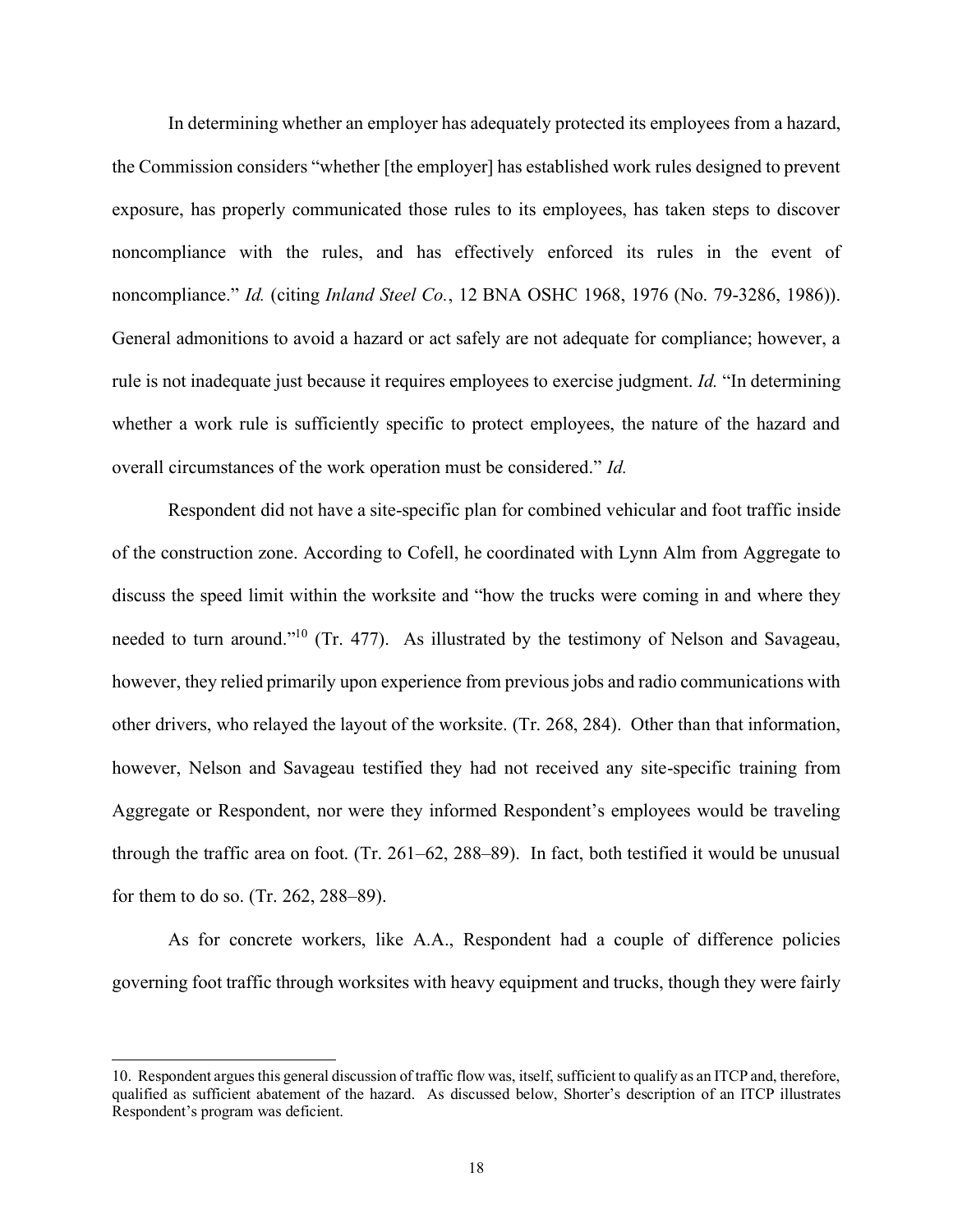general in nature. Other than a specific requirement to wear high-visibility clothing, Respondent's policies, as relayed through Safety Topic training sessions, admonished its employees to:

- Work where drivers can see you, but as far as possible from traffic.
- Get in and out of traffic spaces and heavy equipment areas quickly and safely.
- Be aware of vehicle and equipment blind areas and avoid being in or near these areas.
- • Be aware of vehicle and equipment travel paths and avoid standing or walking in these areas.

 (Ex. R-6, R-7, R-8, R-9). Respondent did not give its concrete workers specific directions as to how they were supposed to travel the worksite on foot. Although Cofell testified he told his employees to stay 15 feet away from moving trucks, he also admitted there was no specified lane of travel employees on foot were required to use; instead, he said there was "pretty much" an understanding of where employees should walk. (Tr. 488). Specifically, he testified, "Well, they sometimes walked on the berm outside where the gravel was, but it was muddy so I'm sure he walked on the edge [of the gravel road]." (Tr. 488). Respondent argues the foregoing rules, coupled with its worksite segregation via the placer, were sufficient to address the hazard presented by trucks and employees on foot traveling through the same area. The problem, however, is Respondent's worksite segregation was undermined by where its materials, and employees' personal vehicles, were staged. Periodically, employees had to travel beyond the protective confines of the placer to gather additional tools, lunches, water, and cure compound, which were located on the east end of the operation.

 Respondent failed to properly account for the hazards accompanying employees traveling on foot to get those materials. The rules discussed above place the obligation on the employee on foot to avoid collisions by requiring them to "be aware", to move "quickly and safely", and to work "as far as possible" from traffic. Given the equally general instructions provided to the Aggregate drivers, who were not made aware workers would be traveling through the area on foot,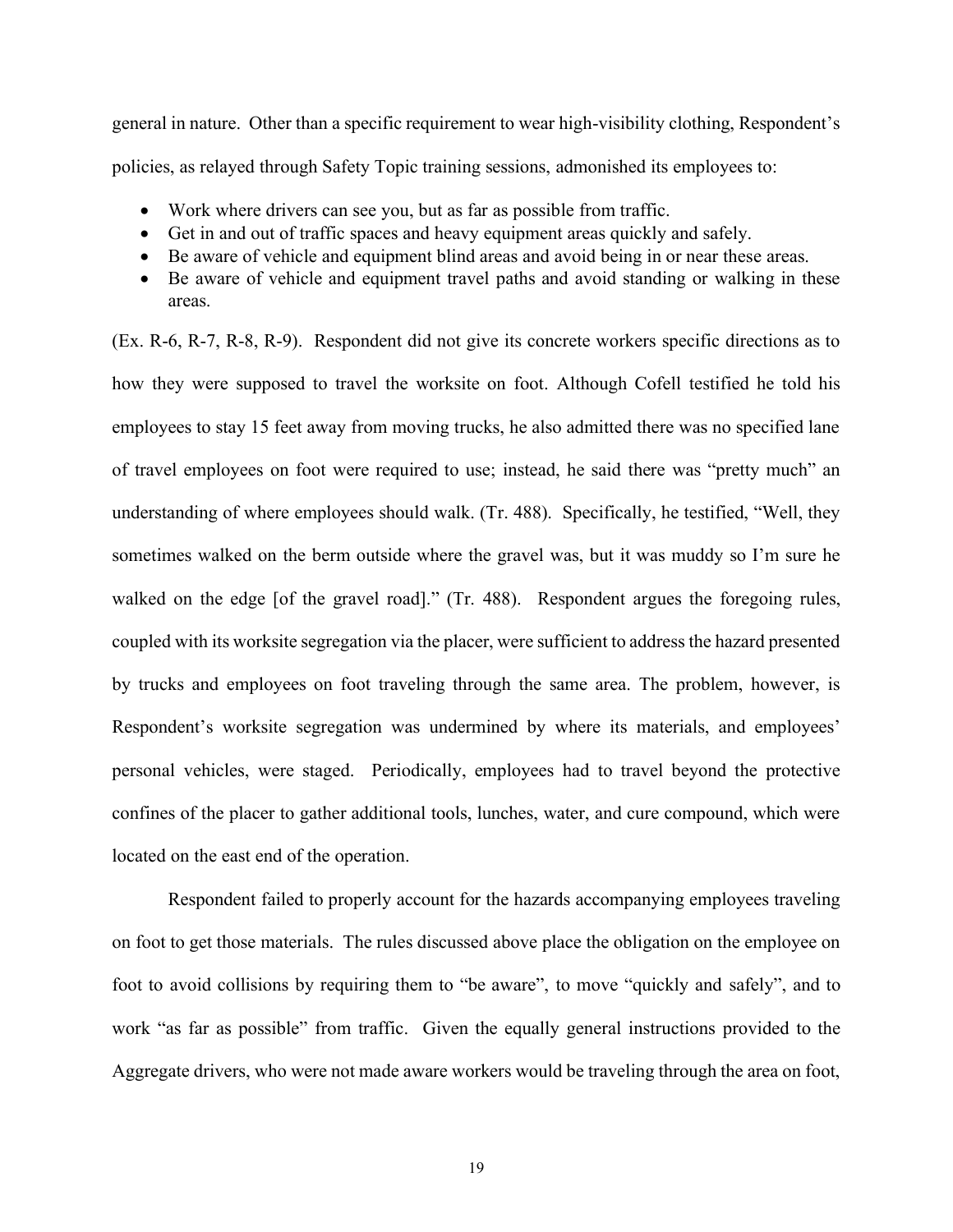the Court has no trouble concluding Respondent's work rules governing vehicle and foot traffic through the construction zone were inadequate to address the hazard and, insofar as the drivers were concerned, were poorly communicated.

 In *Pepper Contracting Services*, the Eleventh Circuit affirmed ALJ Gatto's finding that a hazard existed under circumstances similar to those found in this case. *See* 657 Fed. Appx. at 849. In *Pepper*, an employee and his supervisor traveled ahead of a road milling convoy to clear brush from around a telecommunications box. *Id.* at 846. The supervisor left the employee behind to complete the job, but he did not tell any of the dump truck drivers an employee was located ahead of the convoy. *Id.* Shortly after the employee was left behind to clear brush, a truck driver sped forward from the milling convoy and fatally struck the employee near the telecommunications box, which was roughly 83 feet away from the convoy. *Id.* 

 The employer in *Pepper* made arguments similar to those made by Respondent in this case. Both employers argued that their respective employees were not exposed to a hazard because: (1) the employees were located far from the moving vehicles before they were struck, (2) they should have been visible to the driver because of distance and high-visibility clothing, and (3) the drivers involved were driving carelessly. *Id.* at 849. In the underlying case, Judge Gatto found the arguments regarding distance, blind spots, and whether the driver was careless to be unavailing. *Pepper Contracting*, 25 BNA OSHC 2052 (No. 14-0714, 2015) (ALJ Gatto). Indeed, he specifically referred to the blind spot theory as a "red-herring", because the employer was charged with violating the general duty clause for "exposing employees to the hazard of being struck by vehicular traffic inside a work zone." *Id.* Whether the employee was in the blind spot of the truck was irrelevant because the employer assigned him to work near the telecommunications box, which was in the path of the milling operation. *Id.* The Eleventh Circuit agreed, stating: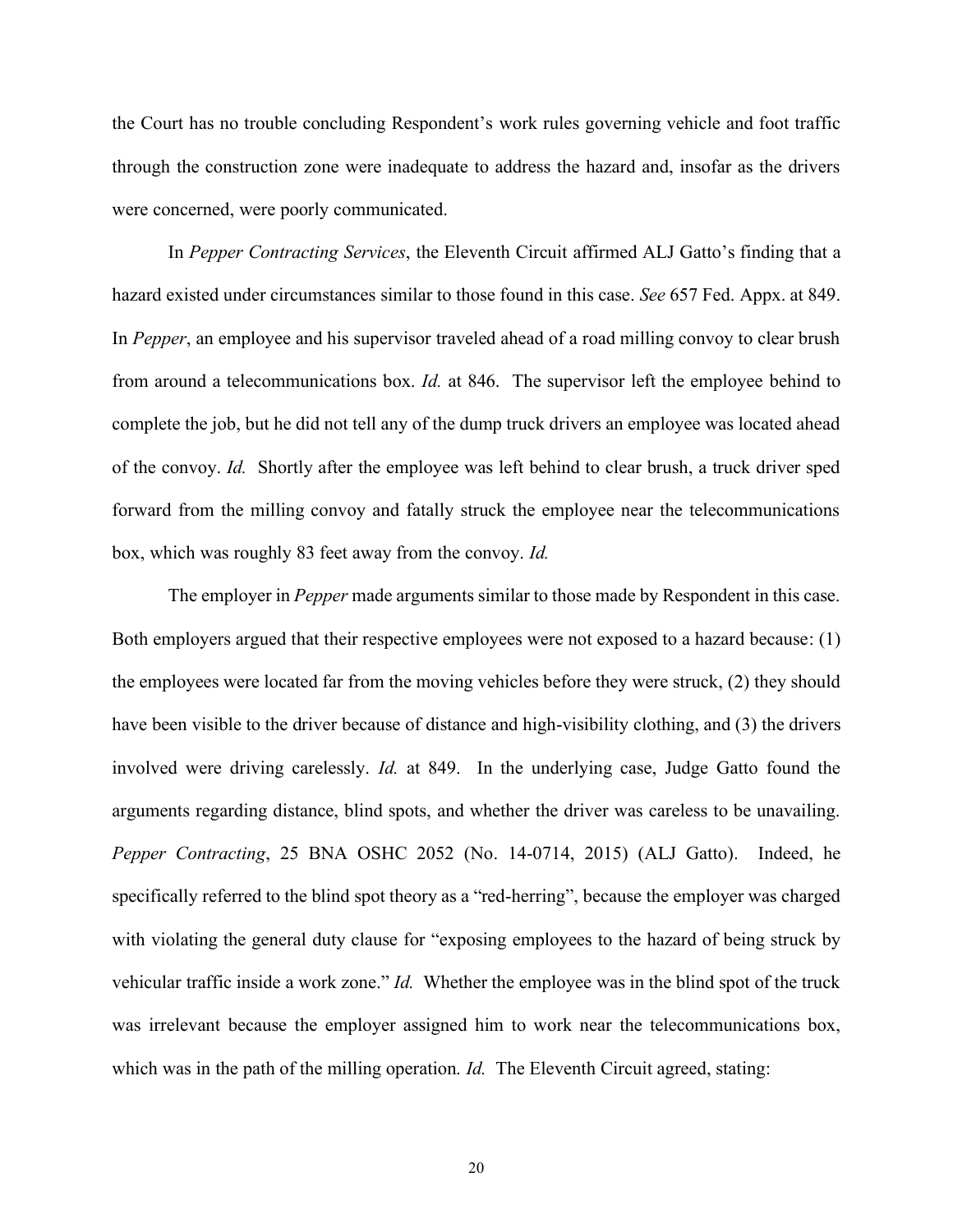[I]t may not always be true that where a contractor positions an employee 83 feet in front of and in the path of a milling convoy, a hazard necessarily exists. But, as discussed above, here such additional facts were shown as (1) Pepper's lack of supervisory protocol to account for Diaz's whereabouts at the time the milling operation resumed, (2) Pepper's authorizing the milling operations to resume, and (3) Pepper's failure to inform the truck drivers of Diaz's location.

 The ALJ could reasonably determine that the facts of this case showed that Pepper's placement of Diaz in the path of a milling convoy led by dump trucks capable of moving at a high rate of speed actually exposed Diaz to a hazard in a zone of danger or, at the least, made it reasonably predictable that he would imminently be exposed to such a hazard in a zone of danger.

*Pepper Contracting Svcs.*, 657 Fed. Appx. at 849 (emphasis in original).

 Judge Gatto also addressed the sufficiency of Respondent's existing abatements measures and found them wanting. In particular, Judge Gatto noted Respondent: (1) failed to have a specific ITCP for that particular worksite;<sup>11</sup> (2) failed to implement plans to prevent start-up of the milling operation while workers were in the path of the convoy; and (3) failed to coordinate its efforts with the independent trucking contractor by either providing it with a copy of its safety policy or including its drivers in its daily safety briefings. *See Pepper Contracting*, 25 BNA OSHC 2052 at  $*13.$ \*13. The Court agrees with the analysis of Judge Gatto and the Eleventh Circuit. Respondent's

 arguments regarding distance, visibility, and carelessness may be appropriate considerations for what caused this accident; however, they are mostly irrelevant to the question of whether Respondent's employees were exposed to a hazard and whether Respondent's work rules and practices were adequate to address that hazard. *See Bethlehem Steel*, 607 F.2d at 874. Just as the employer in *Pepper* sent its employee ahead of the convoy to clear brush, Respondent segregated and staged its worksite in such a way that employees were periodically required to travel ahead of

 11. Interestingly, the employer in *Pepper* had a general traffic control plan for the entire project, but Judge Gatto still found the lack of site-specific plans rendered such a general plan insufficient.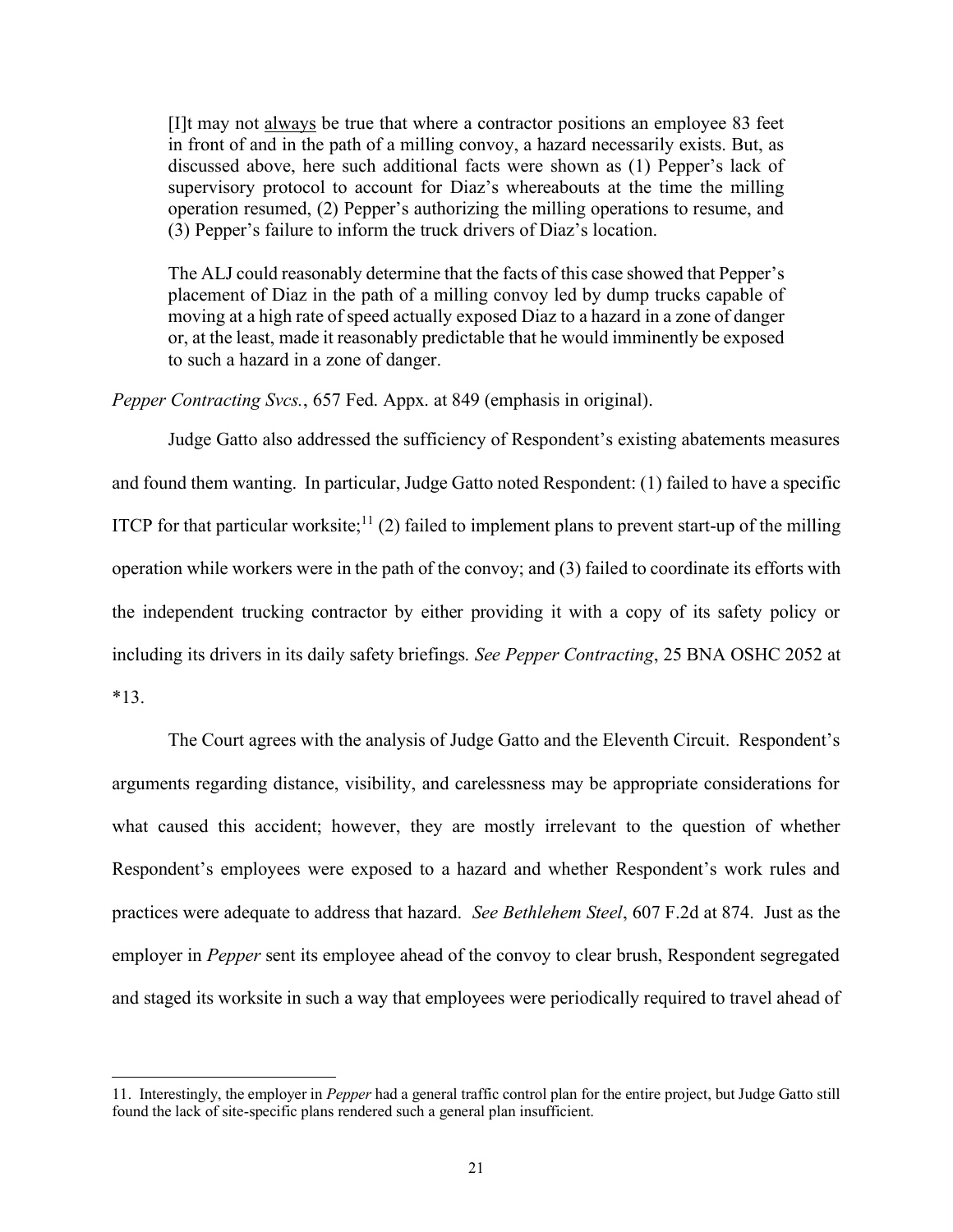the paving equipment and into construction traffic in order to gather supplies or retrieve personal  items. *See Fabricated Metal Prods, Inc.*, 18 BNA OSHC 1072 (No. 93-1853, 1997) (holding,  under precedent of *Gilles & Cotting* and *Rockwell*, Complainant must show "that it is reasonably have been, are, or will be in the zone of danger") (emphasis added). Cofell, who sent A.A. to gather the cure compound, admitted he was aware the employees used the gravel roadway instead of the undeveloped dirt field due to the muddy conditions. Nevertheless, no specific rules were in place to address employees walking through the trafficked area, no notification was given to the drivers that employees walked in the area, and there was no coordination of training or policy with the drivers save for the perfunctory discussion of traffic between Cofell and Alm. predictable either by operational necessity or otherwise (*including inadvertence*), that employees

 In light of these facts, the Court finds Complainant proved Respondent did not properly address the struck-by hazard, either through its own rules or through the communication of such rules to all affected parties.

### *ii. Complainant Established Feasible Means of Abatement*

 the measures are capable of being put into effect and that they would be effective in materially reducing the incidence of the hazard." *Beverly Enters.*, 19 BNA OSHC 1161, 1190 (No. 91-3144, 2000). Complainant is not required to show that its proposed methods of abatement would eliminate the hazard or that the absence of those methods was the "sole likely cause of the serious physical harm." *Arcadian Corp.*, 20 BNA OSHC 2001 at \*13. Complainant can establish its proposed means of abatement are feasible if "'conscientious experts familiar with the industry' would prescribe those means and methods to eliminate or materially reduce the recognized "The Secretary must specify the proposed abatement measures and demonstrate both that hazard." *Id.* (citing *Pepperidge Farm, Inc.*, 17 BNA OSHC at 2032).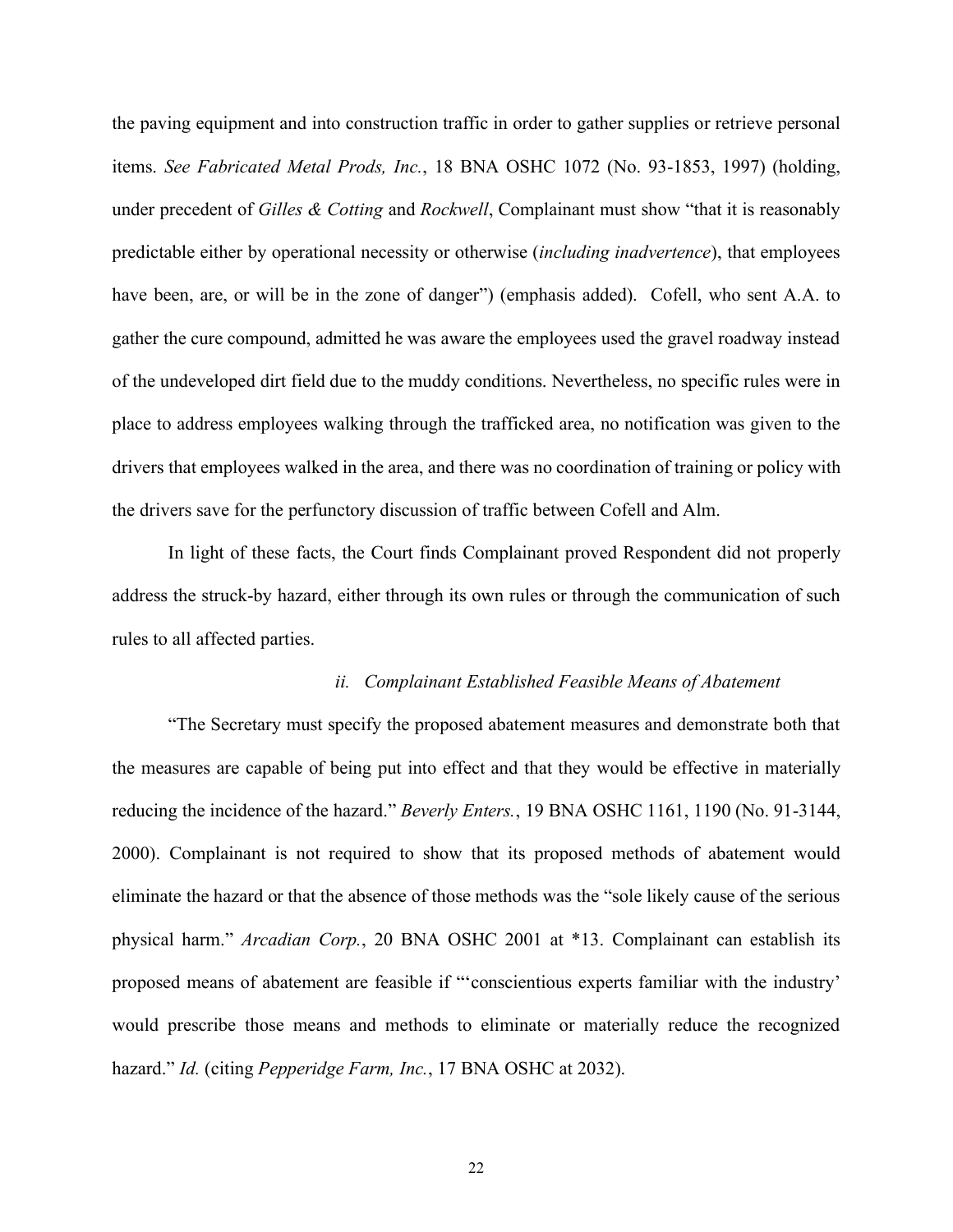According to the citation, Complainant alleged that one means of abatement would be for Respondent to develop an ITCP that incorporated dedicated pathways, which is consistent with the requirements of ANSI A10.47-2015, Section 6.4. (Tr. 431). In addition, Complainant's expert, identify and abate the hazard. Respondent contends dedicated pathways would not have been feasible given the evolving nature of the worksite nor would they have been effective at preventing the type of accident that occurred in this case. Respondent also contends it had a *de facto* traffic control plan, but that it did not have it documented. Finally, Respondent argues the alternative abatement elements proposed by Complainant would not be effective at preventing the hazard in this case. Below, the Court shall address the various methods of abatement, as well as Respondent's contention that it implemented a traffic control plan, to determine their effectiveness. Ultimately, the Court finds Complainant established a feasible and effective means of abatement. Ken Shorter, identified a four-step process Respondent could have implemented to effectively

 Shorter identified four steps for addressing hazards associated with multi-employer worksites, including: performing a task hazard analysis; communicating the identified hazards to both employees and contractors; developing work plans separating people on foot from vehicle and heavy equipment traffic; and performing inspections to ensure compliance. In the specific arena of highway construction, Shorter proposed three additional methods to abate the ever-present struck-by hazard: (1) close supervision of high-risk work, (2) a written ITCP, and (3) truck-specific safety rules.<sup>12</sup>

 Respondent's traffic control plan did not address some of the key issues identified by Mr. Shorter. First, there is no evidence Respondent performed a task hazard analysis. Second, the conversation between Alm and Cofell, which covered the basics of where trucks would drive and

 12. Shorter also included task hazard analysis as part of these proposals; however, this particular element is mentioned twice in his report, perhaps highlighting the importance of such an analysis.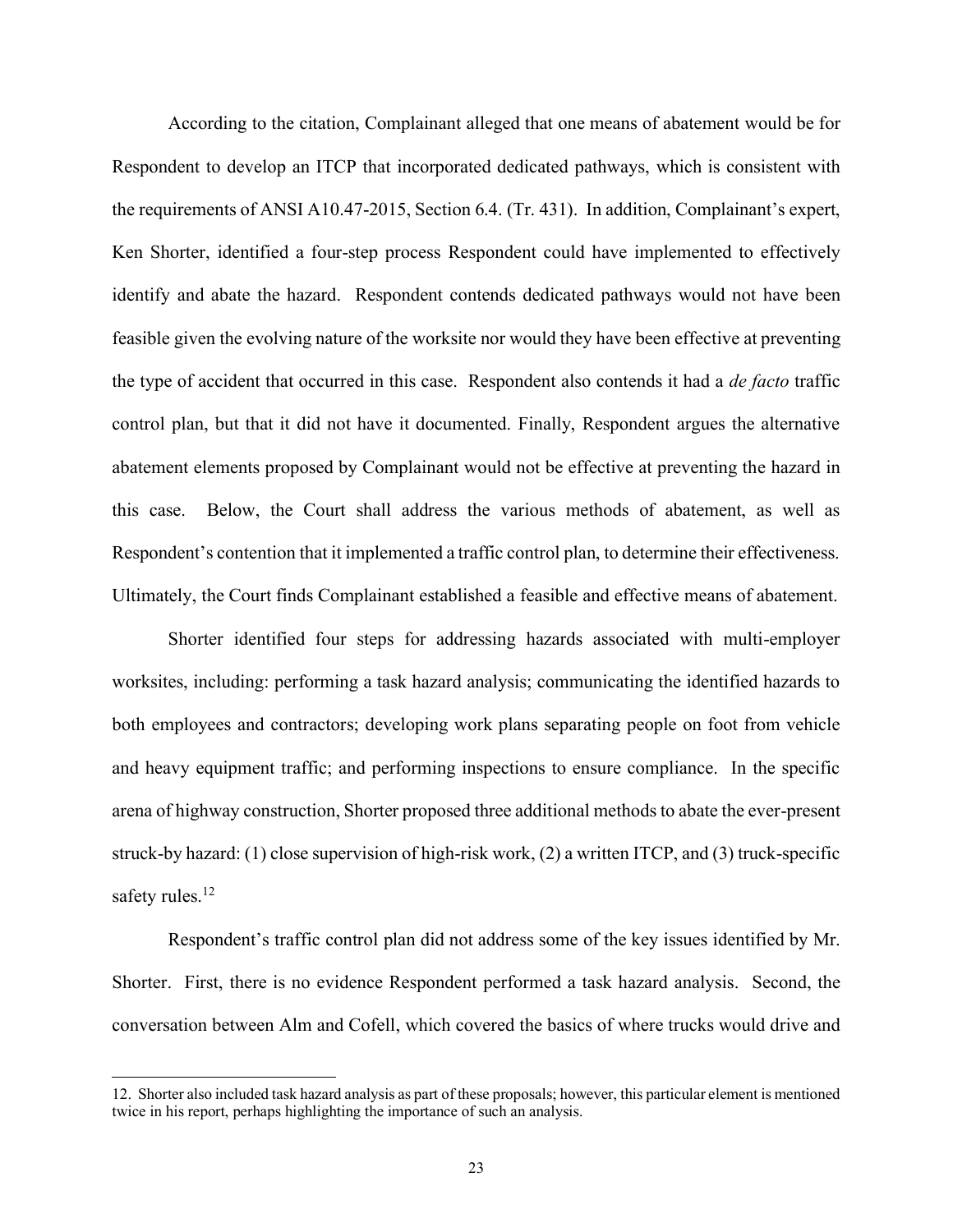how fast they should be going, did not adequately communicate the relevant worksite hazards to the drivers. According to Nelson and Savageau, drivers were not notified Respondent's employees would be in the area of truck traffic. Third, there was no established plan separating people on foot from vehicular traffic. While Respondent's employees typically worked from behind the placer, they periodically traveled beyond that area to retrieve tools and additional materials. When retrieving those tools, Respondent expected, but did not direct, its employees to walk in the dirt field adjacent to the gravel roadbed. Even Cofell admitted the area was muddy and his employees used the gravel roadbed to walk. Whether Respondent's plan was written or not,  $^{13}$  the Court finds it was deficient.

 According to Shorter's testimony, the key to an effective ITCP is the separation of workers on foot from vehicular traffic. One method of accomplishing such separation would be to store travel into the trafficked area. (Tr. 422). To the extent that was not possible, Shorter advocated dedicated walking lanes. (Tr. 423–25). Given the nature of the worksite, neither expert advocated the use of concrete Jersey barriers. (Tr. 425, 594). Though they would certainly be effective, the concrete barriers would not be feasible to implement over the distances associated with the project. Alternatively, Shorter proposed stakes and caution tape, spray painted lines, or cones to identify where employees should walk. (Tr. 423, 425). While Respondent contends such "barriers" would not prevent someone from being run over, Shorter's point was the designated walking areas would need to be part of a comprehensive scheme. (Tr. 424). This would include training all worksite occupants, so that employees and drivers alike would be aware of the dedicated walking lanes; implementing and enforcing truck safety rules, such as speed limits and prohibitions against cell necessary materials behind the barrier created by the placer so that employees would not have to

 13. The Court agrees with Shorter that a written plan would be required under such circumstances to ensure its particulars could be properly communicated to employees and contractors.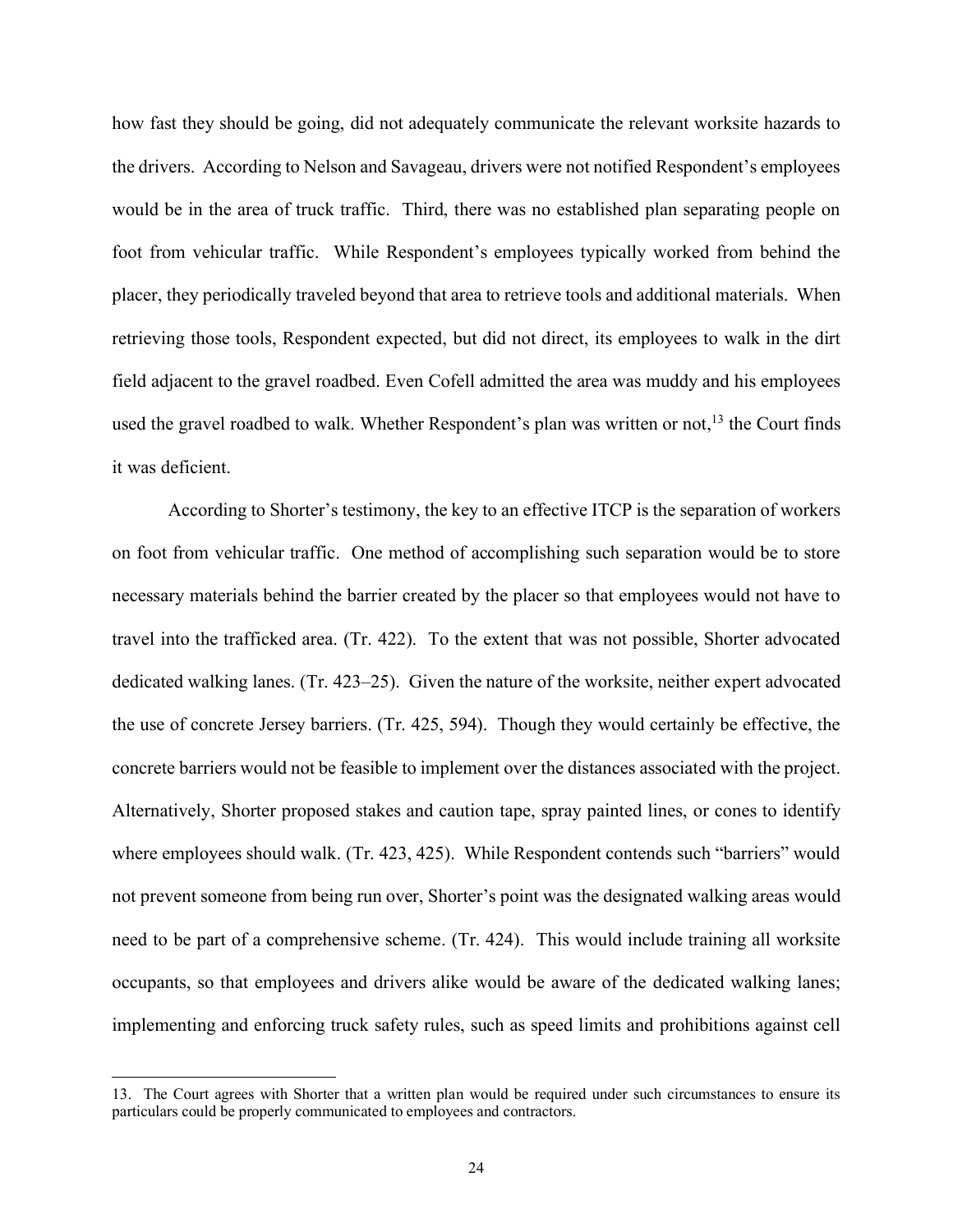phone use; and close supervision of high-risk work, such as when an employee is directed to retrieve tools/chemicals located on the other side of the placer's protective barrier. *See, e.g., Pepper Contracting*, 25 BNA OSHC 2052 at \*13 (discussing appropriate abatement of a similar hazard).

 The general duty clause does not require elimination of the hazard, only a material reduction of it. When viewed as a whole, Shorter's comprehensive approach to the struck-by hazard accomplishes that. proposed abatement was infeasible or ineffective. For example, as previously mentioned, Grothe pointed out that "barriers" or dedicated walking paths that were lined by spray paint, tape, or cones would not protect an employee from being run over. (Tr. 590). While that is true, the point of the lanes is to be a visible indicator of where walking traffic could be expected. Grothe opined that using paint lines would also be ineffective, as they would have to be consistently reapplied due to the changing nature of the worksite and the potential for them to be washed or blown away. He also noted the individual applying the lines would be exposed to the same hazard the lines were designed to prevent. The Court also rejects these arguments. Not only were painted lines only one suggestion, along with caution tape and cones, but the application of these types of barriers could reasonably be accomplished with adequate notice to drivers and through what Shorter referred to as "close supervision of high-risk work". Further, although the paving equipment was in constant motion, it moved toward a defined endpoint for each day of work. Respondent expected its employees would walk along the same path to get to the additional tools and materials located on the east end of the operation. Although the location of the path might be different from day to day, it would be more or less constant for each individual day of work. As illustrated above, Grothe By comparison, Grothe's analysis of Complainant's proposed abatement sought to justify Respondent's existing program and failed to show Complainant's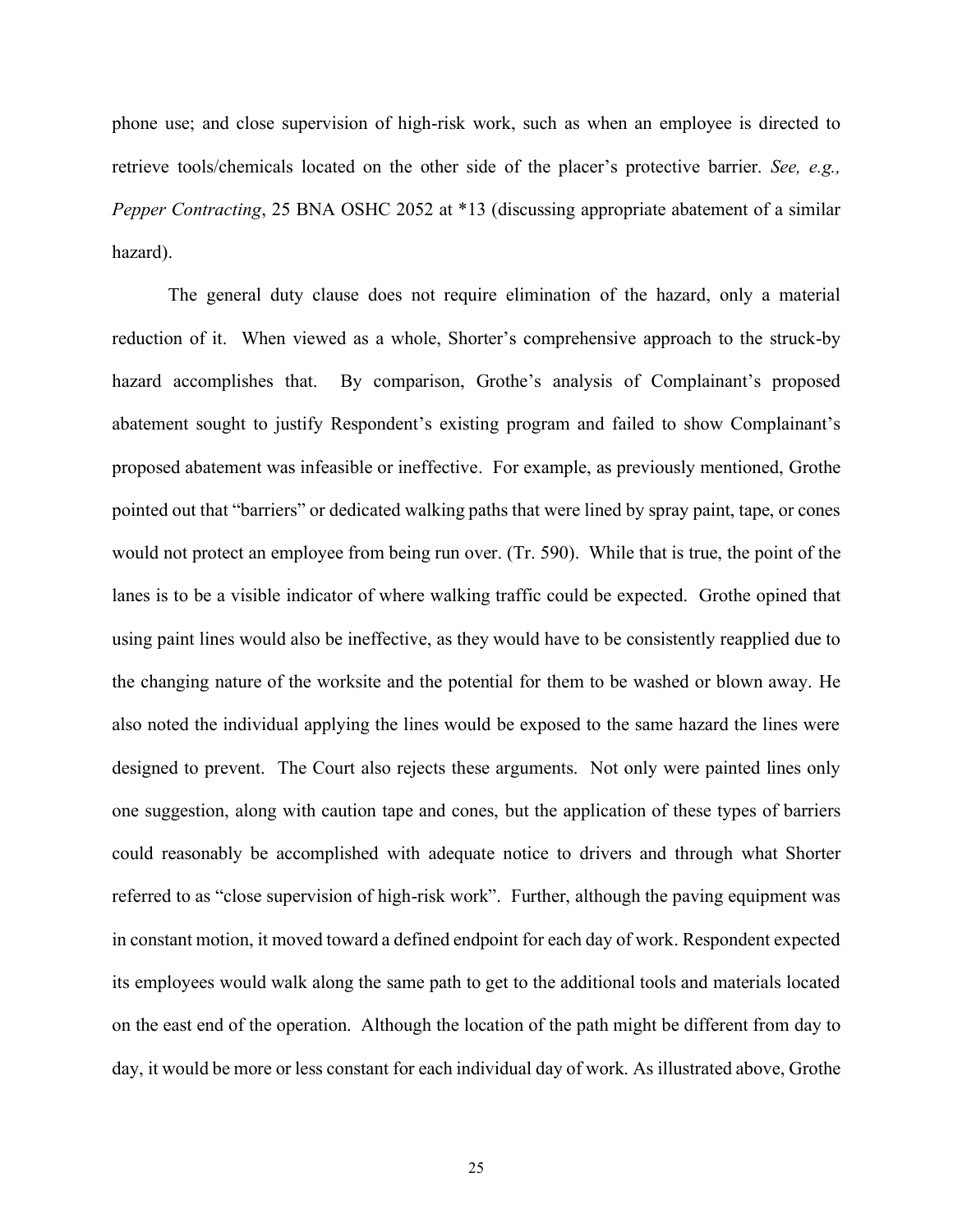pointed out minor deficiencies in specific rules, such as honking a horn when pulling away from the placer and the use of paint, but his testimony did not undermine the feasibility of implementing a comprehensive scheme of segregated foot and vehicular traffic, which would be reinforced through a program of hazard analysis and employee- and contractor-involved training.

 Respondent relies on two cases issued by OSHRC ALJs in the last couple of years. *See Central Site Development, LLC*, 26 BNA OSHC 1985 (No. 16-0642, 2017) (ALJ) and *The Lane Construction Corporation*, 26 BNA OSHC 2139 (No. 16-0534, 2017) (ALJ). In support of its wherein Judge Gatto vacated a general duty clause citation requiring the use of an ITCP on a construction project because it was impractical. *Central Site Dev.*, 26 BNA OSHC 1985. Citing the employer's expert, the judge found the use of such a plan, and the attendant pedestrian lanes, impractical because a development site is progressing in different areas at different times, whereas highway construction moves in a constant progression. *Id.* at \*11. Given the differences between argument that pathways are difficult to define, Respondent cited *Central Site Development*, the worksite in *Central Site* and the present case, the Court finds the holding in *Central Site*  inapposite.

 Though the facts of *Lane Construction* are more on point, the Court finds its holding is also inapposite. First, the court did not hold that the ITCP would not change behavior or fail to make employees materially safer. The key holdings in *Lane* were: (1) the Secretary did not establish Lane failed to comply with the specific subsections of the ANSI standard governing back-up hazards; (2) the Secretary failed to establish Lane's existing safety program was inadequate; and (3) the Secretary failed to prove an ITCP would be an effective means of materially reducing the hazard. *The Lane Construction Corporation*, 26 BNA OSHC 2139. As previously discussed, Respondent did not have an ITCP at all, and Complainant showed Respondent's existing program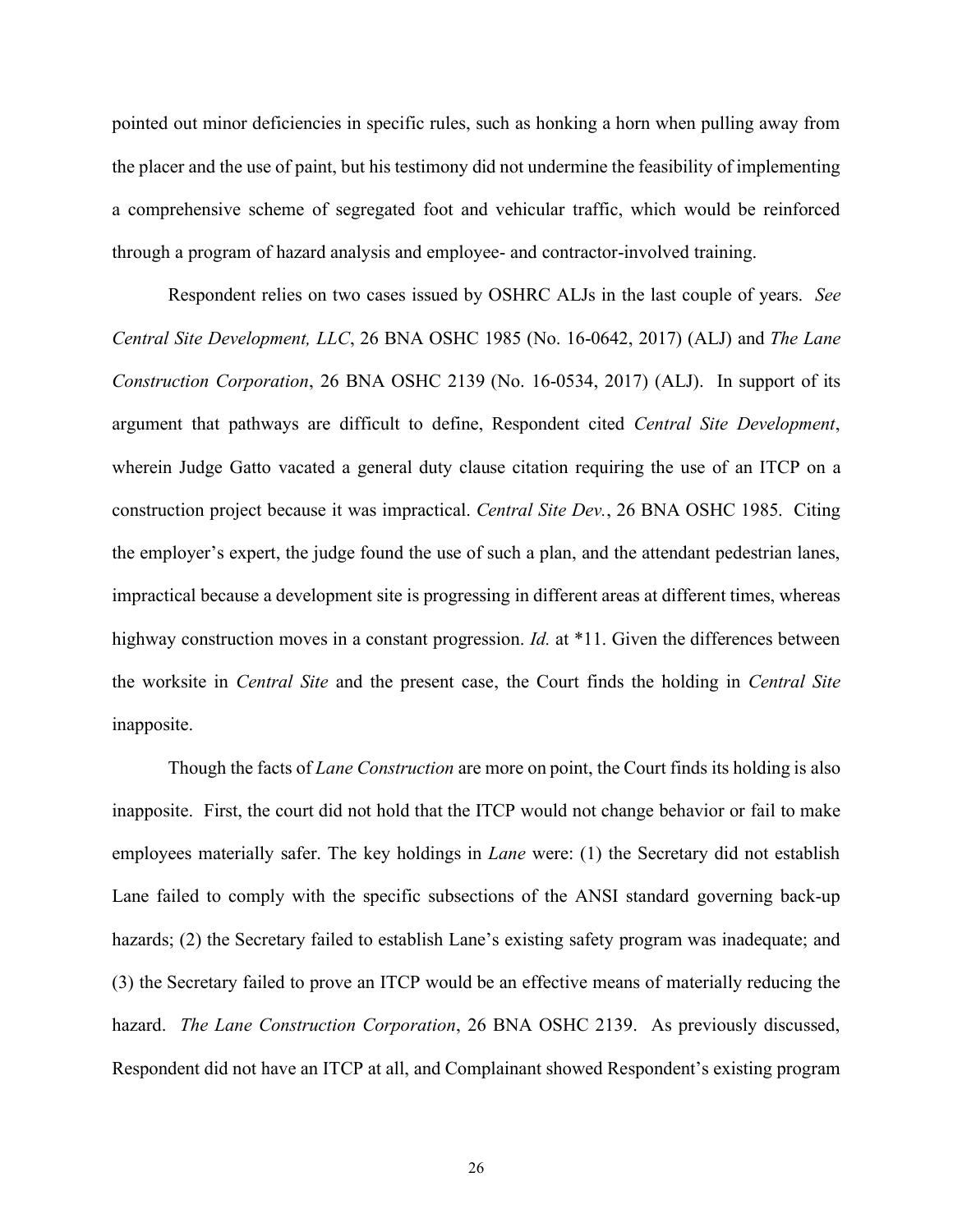was inadequate to address the hazard. The more interesting ruling from *Lane* is (3), wherein the Court relied upon a Request For Information issued by OSHA in 2012. In the RFI, OSHA discusses ITCPs under the ANSI Standard A10.47, but ultimately states it "has no information on the effectiveness of this consensus standard." *See* Reinforced Concrete in Construction, and Preventing Backover Injuries and Fatalities (RFI), 77 Fed. Reg. 18973, 18982 (March 29, 2012). Based on this statement, the Judge Calhoun concluded Complainant failed to establish the effectiveness of an ITCP.

 This Court finds there is one notable difference between the facts presented in this case and those presented in *Lane*: expert testimony. In her analysis of Respondent's safety program, Judge Calhoun noted the Secretary failed to introduce expert testimony. Although this discussion was not directly related to the question of effectiveness, the Court finds it implicates Judge Calhoun's finding that Complainant failed to prove ITCPs are an effective abatement measure. The RFI was issued in 2012, which was more than seven years ago. Thus, its usefulness as an assessment only holds water if Complainant fails to provide any additional evidence that ITCPs are effective at abating struck-by hazards. Unlike *Lane*, counsel for Complainant in this case introduced an experienced professional, who testified that the foregoing measures—task hazard analyses, ITCPs, construction industry, and are typically used to protect employees from being injured, including being struck-by and run over by large trucks." (Tr. 427). His conclusions carry weight not only because he is a member of the ANSI committee responsible for promulgating such standards, but also based on his work for large contractors that perform this kind of work. These contractors, and those similarly situated, make recommendations to ANSI about what they deem effective at reducing worksite hazards, such as the one involved in this case. (Tr. 404–406, 444). Based on close supervision of high-risk work, and truck-specific rules—are "well-recognized in the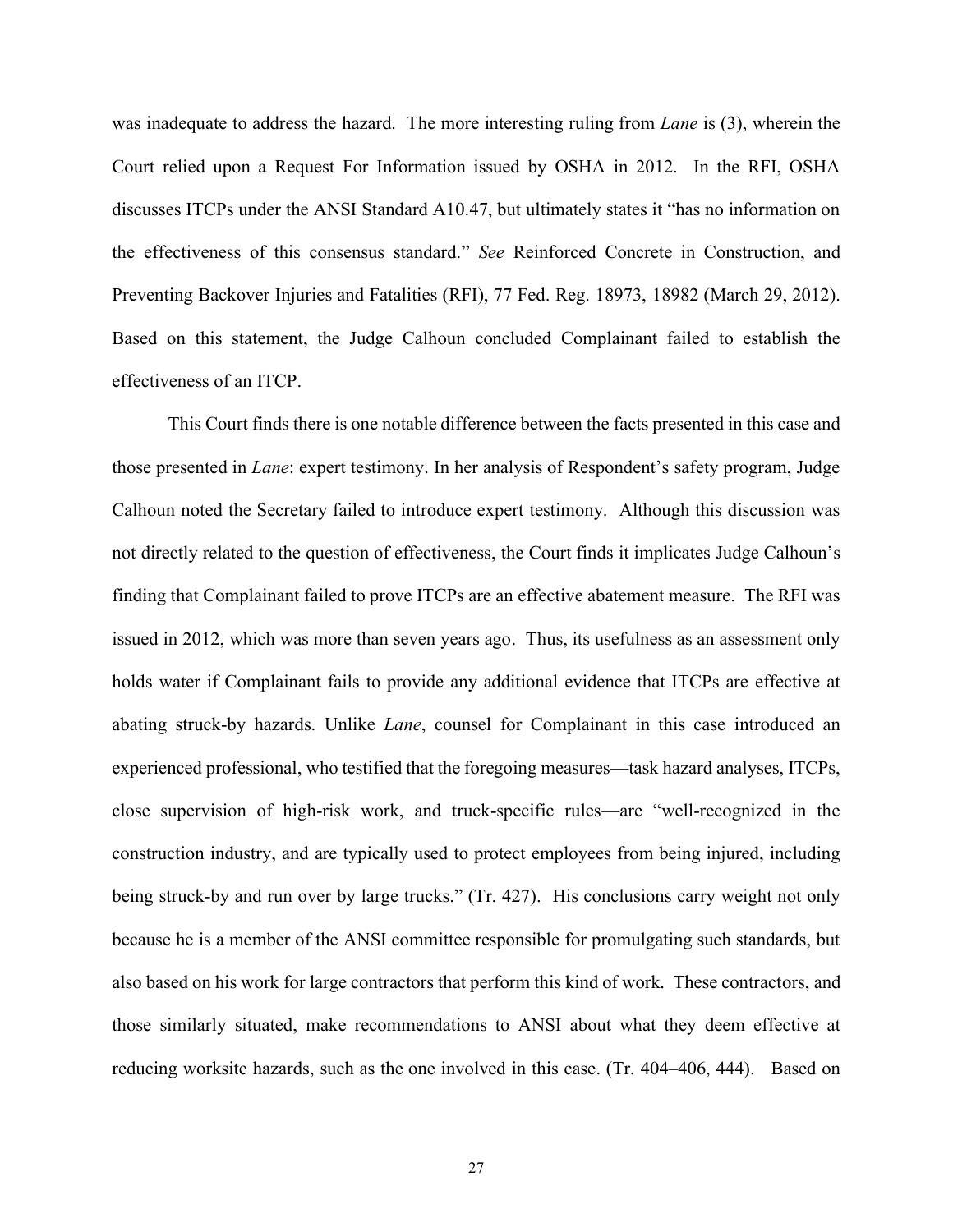his extensive experience, Shorter concluded an ITCP, coupled with adequate task hazard analyses, training and communication, and truck-specific rules, would be effective at materially reducing the hazard by designating areas for foot and vehicle traffic and minimizing the necessity for interaction between the two. *See Arcadian Corp.*, 20 BNA OSHC 2001 ("Feasible means of abatement are established if 'conscientious experts, familiar with the industry' would prescribe those means and methods to eliminate or materially reduce the recognized hazard."). The Court finds this testimony establishes the effectiveness of Complainant's proposed abatement.

 Consistent with the foregoing, the Court credits Shorter's opinion over Grothe's as it relates to the questions of the sufficiency of Respondent's safety program and the feasibility of an ITCP as an abatement method. Shorter is a member of the ANSI committee responsible for promulgating standards governing the work of highway construction companies and has worked for multiple large-scale contractors that perform this type of work. Given this background, Shorter testified ITCPs are commonly used in the industry and are effective at preventing the type of incident that occurred in this case. (Tr. 426–27, 444–45). The Court was particularly persuaded by the thoroughness of Shorter's analysis, which included a discussion of pre-planning hazard analyses, communication, training, and follow-up inspections as key parts of a comprehensive safety program and how Respondent's safety program was deficient in those areas. (Ex. C-15). Although Respondent's expert, Grothe, also had an impressive background in safety and health, the Court finds his testimony was less persuasive and, thus, accords it less weight. There were points during Grothe's testimony where he agreed with many of Shorter's suggestions about the importance of communication, documenting hazard analyses, and providing training. (Tr. 598, 599–601, 608). He appeared to hedge against those conclusions, however, when he suggested it was not necessary to physically document ITCPs and hazard analyses insofar as "everyone is on the same page." (Tr.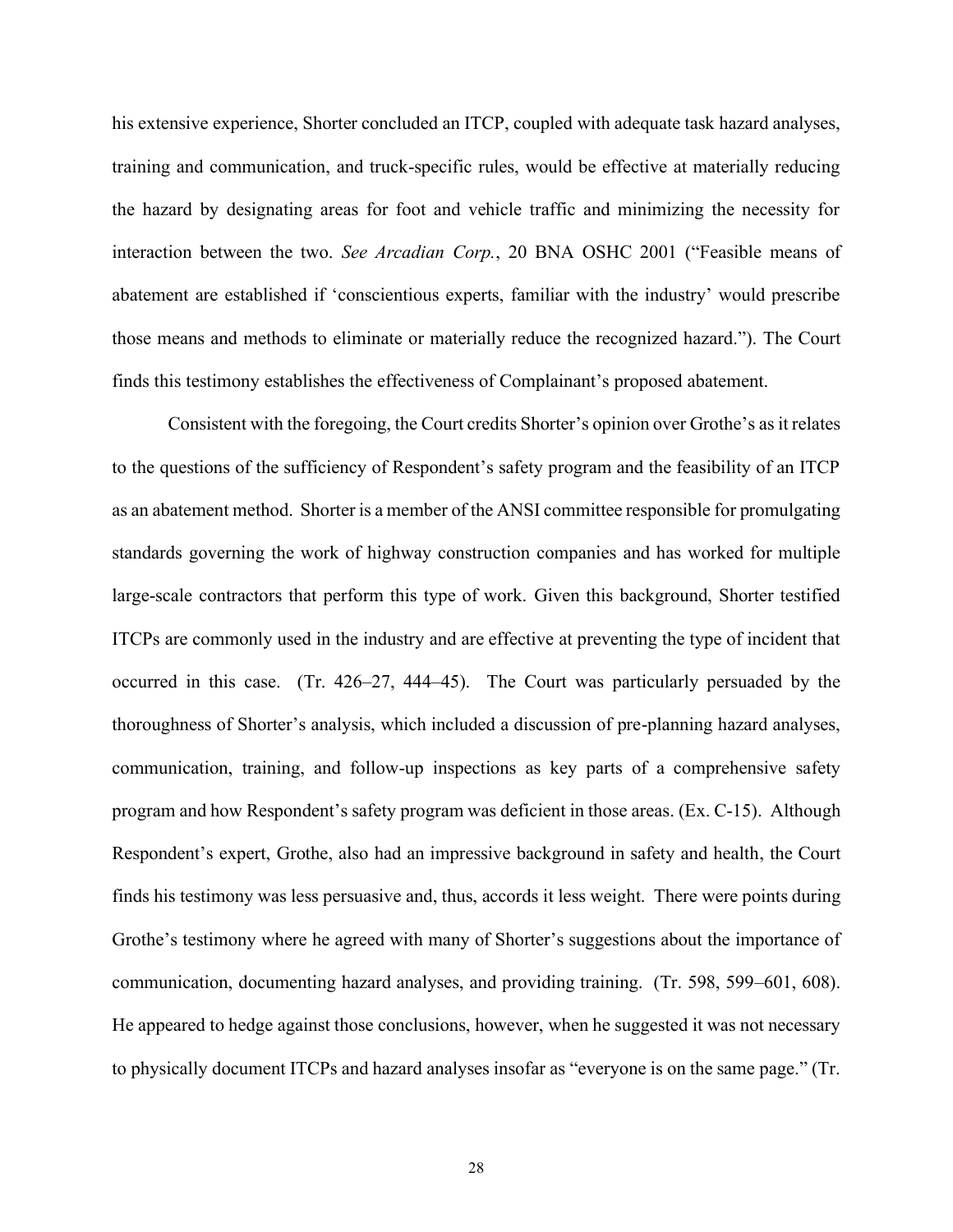582). The Court finds this curious because, in his experience, those types of safety documents were typically reduced to writing because it aids memory, assists in training, and provides a reference for proper communication. (Tr. 600–602). In concluding Respondent did not violate the pattern", for which there is no evidence of training supplied to Master or Aggregate employees, was only discussed between Cofell and Alm, and failed to account for the presence of pedestrian employees in areas where trucks were driven. (Tr. 613–616; Ex. R-19). For these reasons, and based on the analysis above, the Court credits Shorter's conclusion over Grothe's. general duty clause, Grothe placed significant emphasis on Respondent's undocumented "traffic

 At bottom, neither Grothe nor Respondent undermined the feasibility of Complainant's proposed abatement methods. Instead, they sought to show how Respondent's existing scheme was sufficient and to point out minor imperfections in Complaint's proposed abatement. Complainant clearly illustrated the failures of Respondent's safety program, including the overly general nature of its rules and its failure to properly communicate those rules and hazards to *all*  worksite occupants. Further, though some aspects of Complainant's abatement proposals are not perfect, such is not required to achieve compliance with the Act; rather, all that is required is a material reduction in recognized hazards. The Court finds Complainant's proposal achieves that end.

end. Accordingly, Citation 1, Item 1 shall be AFFIRMED as a violation of the Act.

#### **f. The Citation is Properly Classified as Serious.**

 The Court finds the violation was serious within the meaning of section 17(k) of the Act. If the possible injury addressed by a regulation is death or serious physical harm, a violation of the regulation is serious. *Mosser Construction*, 23 BNA 1044, 1047 (No. 08-0631, 2010); *Dec-Tam Corp.*, 15 BNA 2072, 2077 (No. 88-523, 1993). As noted above in Section V.1.d, which is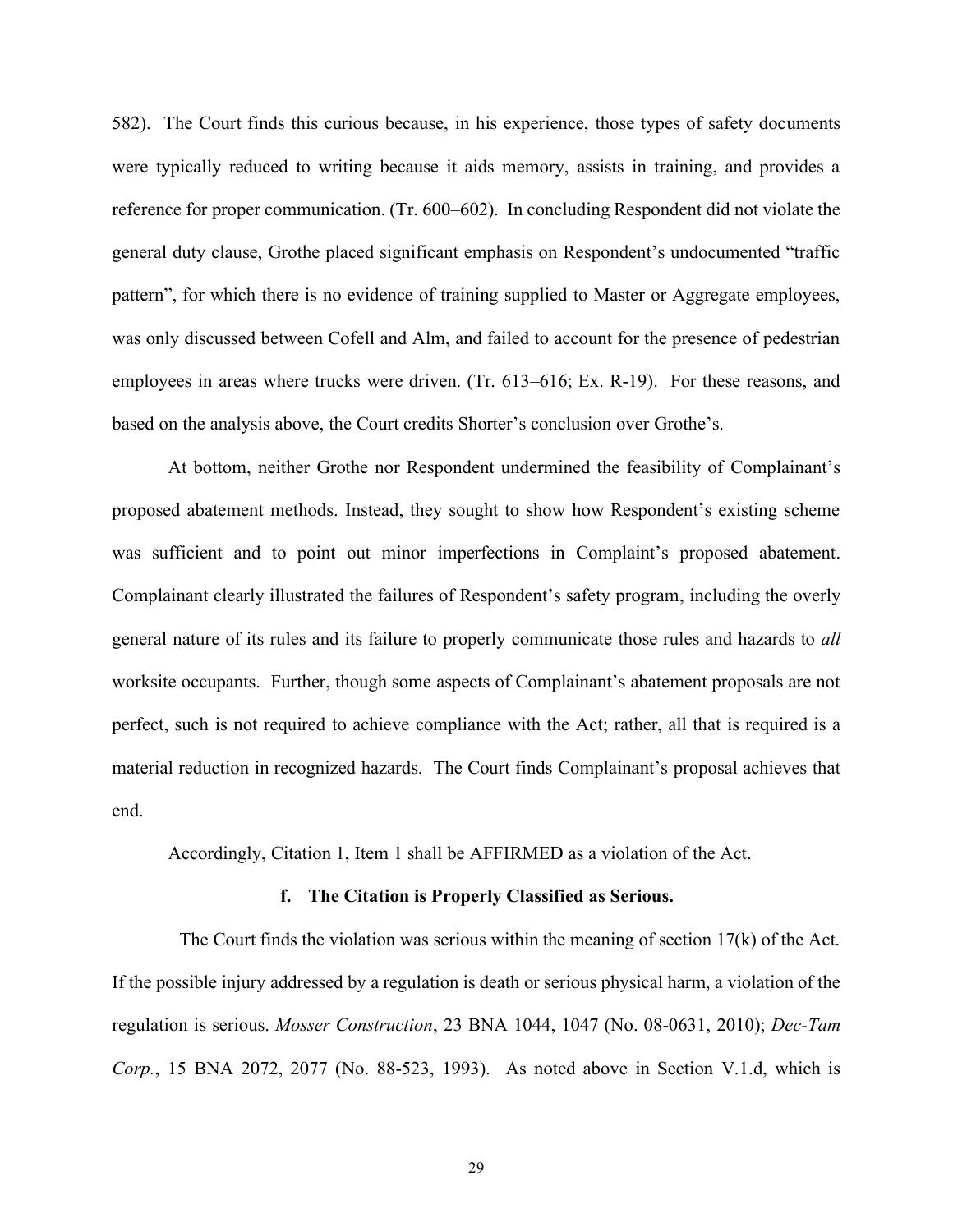likely to cause death or serious physical harm; indeed, such an injury did occur when A.A. was run over by the concrete truck. Therefore, Citation 1, Item 1 will be AFFIRMED as a serious incorporated by reference, the Court finds the hazard presented by Respondent's violation was violation of the Act.

## **2. Citation 2, Item 1**

 To establish a *prima facie* violation of a specific standard promulgated under section  $5(a)(2)$  of the Act, the Secretary must prove by a preponderance of the evidence that: (1) the standard applies to the cited condition; (2) the terms of the standard were violated; (3) one or more of the employer's employees had access to the cited conditions; and (4) the employer knew, or with the exercise of reasonable diligence could have known, of the violative conditions. *Ormet Corporation*, 14 BNA OSHC 2134 (No. 85-0531, 1991).

Complainant alleged a serious violation of the Act in Citation 2, Item 1 as follows:

 29 CFR 1926.21(b)(2): The employer did not instruct each employee in the recognition and avoidance of unsafe conditions and the regulations applicable to his/her environment to control or eliminate any hazards or other exposure to illness or injury:

 a) On October 4th, 2017, and for time[s] prior for the employees exposed to struck by hazards from construction vehicles where non-English speaking employees have not been provided safety information in a manner that they can understand at a construction site in the vicinity of 19th Avenue & 45th Street in Fargo, North Dakota.

*See* Citation and Notification of Penalty at 7.

The cited standard provides:

 The employer shall instruct each employee in the recognition and avoidance of unsafe conditions and the regulations applicable to his work environment to control or eliminate any hazards or other exposure to illness or injury.

29 C.F.R. § 1926.21(b)(2).

# **a. The Cited Standard Applies**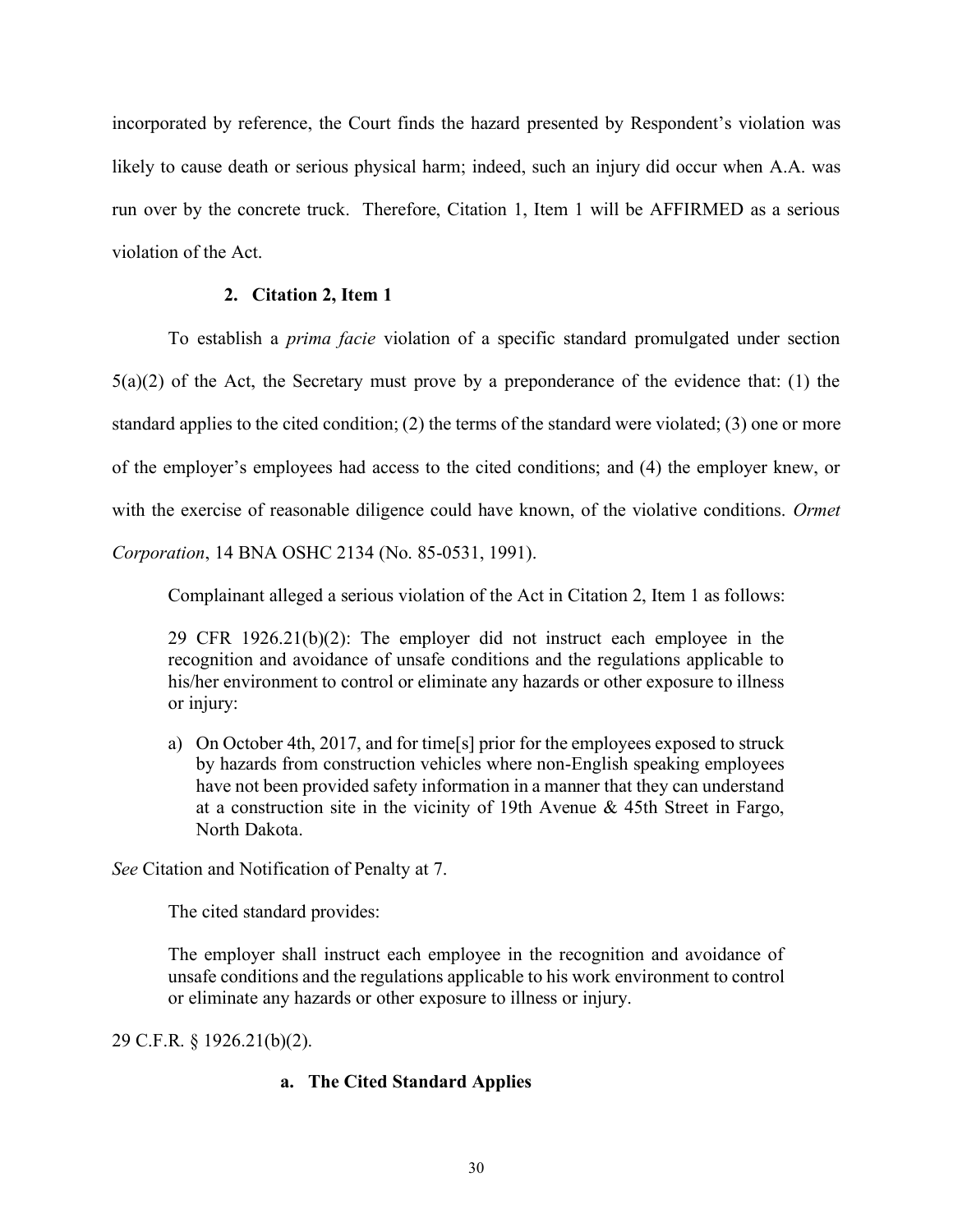The Commission has held that section 1926.21(b)(2) "requires instructions to employees on (1) how to recognize and avoid the unsafe conditions which they may encounter on the job, and (2) the regulations applicable to those hazardous conditions." *Superior Custom Cabinet Co*., 18 BNA OSHC 1019, 1020 (No. 94-200, 1997), *aff'd without published opinion*, 158 F.3d 583 (5th Cir. 1998). However, section 1926.21(b)(2) does not require the safety instructions "be written as long as the safety rule is clearly and effectively communicated to employees." *Gem Indus., Inc*., 17 BNA 1861, n. 5 (No. 93-1122, 1996). There is no dispute the standard applies, as every employer is required to provide training in how to recognize and avoid hazards applicable to the work being undertaken.

#### **b. Complainant Failed to Establish a Violation of the Standard**

 In *Secretary of Labor v. Bardav, Inc. dba Martha's Vineyard Mobile Home Park*, 24 BNA OSHC 2015 (No. 10-1055, 2014), the Commission stated it had not abandoned the usual four-part test for determining whether the Secretary had established a violation of 29 CFR 1926.21(b)(2). Under Commission precedent, the reasonable prudent employer test is, and has consistently been, used to determine whether an employer has failed to comply with the standard—that is, to access the adequacy of the content of the instructions at issue.

 To prove a violation of a training standard, the Secretary "must show that the cited employer failed to provide the instructions that a reasonably prudent employer would have given  in the same circumstances." *N & N Contractors, Inc.*, 18 BNA OSHC 2121, 2122 (No. 96-0606, 2000). Respondent can rebut the allegation "by showing it has provided the type of training at issue . . . ." *Id.* at 2126 (*quoting AMSCO*, 18 BNA OSHC 1082, 1087 (No. 91-2494, 1997), *aff'd*, 255 F.3d 133 (4th Cir. 2001)). When rebutted, "the burden shifts to the Secretary to show some deficiency in the training provided." *Id.*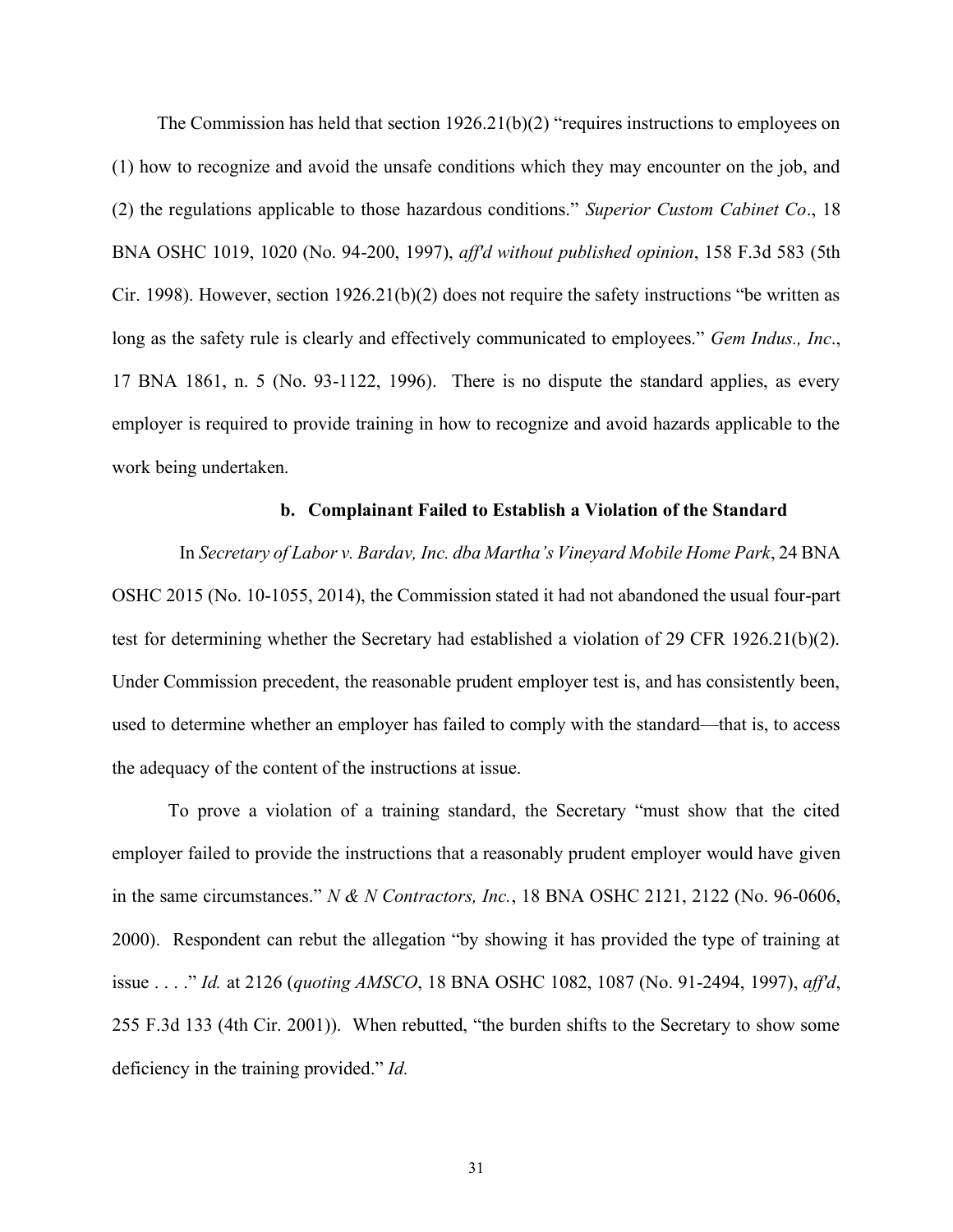The Court finds Complainant failed to establish Respondent violated the standard in the manner alleged. The basis for the citation was CSHO Damberger's determination that non-English speaking employees, such as A.A., were not provided adequate training because neither the formal training sessions nor the associated materials were provided in Spanish. (Tr. 137, 204). The evidence produced at trial, however, showed this was not correct. According to CSHO Damberger's testimony, as well as that of Hardy and Cofell, there were a couple of individuals who provided translations of the training seminars and materials to A.A. to ensure he understood. (Tr. 209, 303, 513). In fact, the evidence showed A.A. signed training sheets indicating he had received and understood the training provided. (Tr. 205). In support of this, A.A., through a translator, told CSHO Damberger, "Actually, I do not sign anything if I do not know what it is about. Also, I am not very, very stupid." (Tr. 206–207; Ex. C-22). Aside from the fact that an accident occurred, Complainant failed to provide any evidence Respondent failed to adequately communicate its policies to A.A. or any other non-English speaking employee.

 At trial, and in its brief, Complainant attempted to expand the scope of the original citation to allege Respondent failed to adequately instruct all its employees in the recognition and avoidance of hazards present at the worksite. (Tr. 102). This modification is at odds with CSHO Damberger's original basis for the citation, the language of the citation itself, as well as subsequent disclosures made by Complainant in discovery. In response to Respondent's interrogatory requesting the basis for issuing Citation 2, Item 1, Complainant generally discussed Respondent's failure to provide instruction "in a manner and language that [all of their employees] could understand." (Ex. R-3 at 5). In fact, the entire response to the interrogatory, which spans two pages, reiterates Complainant's position that the basis for the violation was Respondent's failure to ensure its training and policies were provided in Spanish. This included: (1) pointing out that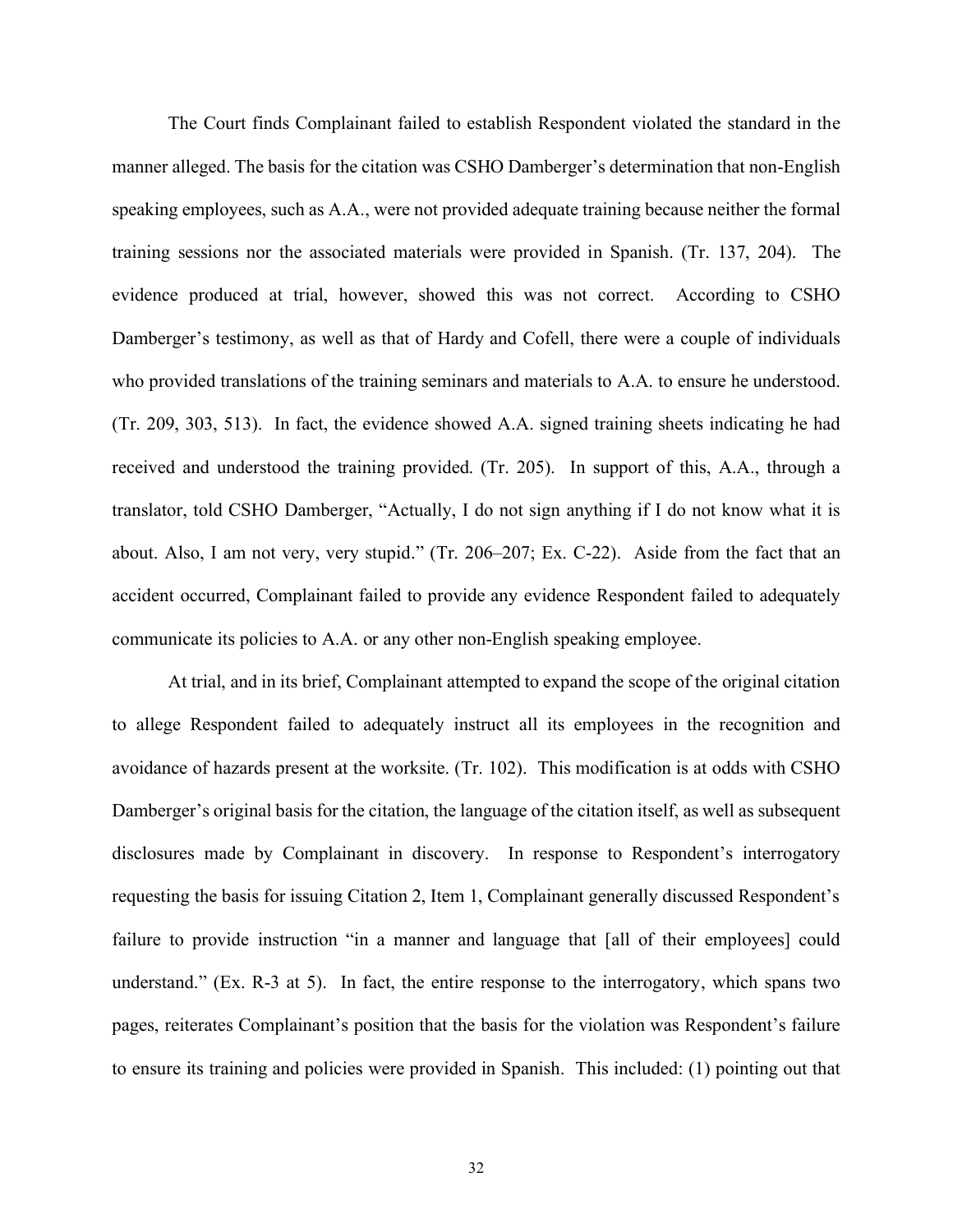only one signature document indicated the signing employee understood the information provided; (2) discussing that Frank Lopez, Respondent's concrete foreman, provided translation, but, as far as the safety manual is concerned, only translated "what is relevant for the crew's specific work tasks"; and (3) pointing out Respondent's failure to provide credentials or qualifications of Lopez or other individuals providing translations. (Ex. R-3 at 5–6). At the end of the response, Complainant included an additional paragraph stating Respondent's "failure to establish and enforce safe procedures" and "its failure to ensure that its employees received training and instructions in a language they could understand" indicate it violated the general duty clause. (Ex. R-3 at 6). At first glance, this statement seems to indicate the expansive scope Complainant now advocates; however, on further review, this particular portion of the response does two things: (1) reiterates that Citation 2, Item 1 is about a language barrier, and (2) attempts to connect the failure in Citation 2, Item 1 to the violation of the general duty clause in Citation 1, Item 1.

 Although administrative pleadings are supposed to be liberally construed, there is a limit to how much leeway should be given. This is particularly the case when Complainant attempts to *Constr., Inc.*, 16 BNA OSHC 1995 (No. 92-1022, 1994) (holding amendment to complaint permissible where it *merely* added an alternative legal theory but did not alter the essential factual allegations contained in the citation) *with Roanoke Iron & Bridge Works, Inc.*, 5 BNA OSHC 1391 (denying amendment where Secretary alleged new facts required to prove a new legal theory). The language of Citation 2, Item 1 is explicit in terms of its coverage: "where *non-English speaking employees* have not been provided safety information in a manner that *they can understand*". *Citation and Notification of Penalty* at 7 (emphasis added). There is no plausible reading of this allegation that implicates all of Respondent's employees or the adequacy of Respondent's training alter the "essential factual allegations" contained in the citation. *Compare A.L. Baumgartner*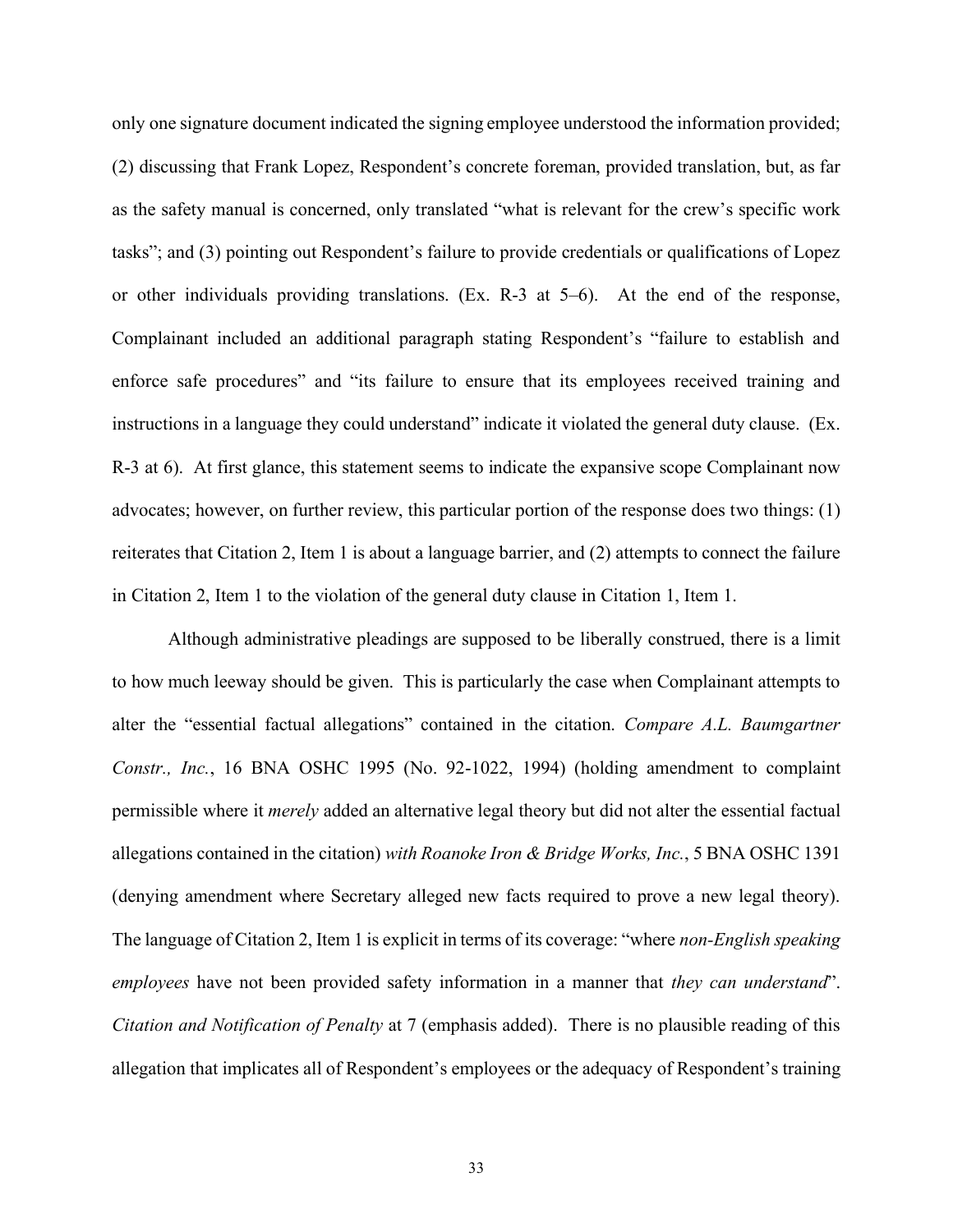program. The Court's conclusion is bolstered by Complainant's responses to interrogatories, which Respondent utilized at trial to illustrate Complainant's attempt to expand the scope of its original allegation. (Ex. R-3). By doing so, Respondent showed it did not consent to trying the unpleaded issue of its failure to properly train all its employees. *See McWilliams Forge Co., Inc.*, 11 BNA OSHC 2128 (No. 80-5868, 1984) (finding parties did not consent to try unpleaded allegations) (citing Fed. R. Civ. P. 15(b)(2)). Amendments during and after trial are governed by FRCP 15(b). If a pleading is not amended by consent, the Court may permit an amendment even over an objection by the party against whom the evidence is offered "when doing so will aid in presenting the merits and the objecting party fails to satisfy the court that the evidence would prejudice that party's action or defense on the merits." Fed. R. Civ. P. 15(b)(1). Under the circumstances presented here, the Court finds the amendment proposed by Complainant will not aid in presenting the merits of its case, which are adequately addressed in Citation 1, Item 1. Further, the Court also finds Respondent would be prejudiced in its defense, which was premised entirely on the plain language of the Citation narrative.

 Because Complainant failed to establish a violation of the standard as alleged, the Court VACATES Citation 2, Item 1.

#### **V. Penalty**

 Under the Act, the Secretary has the authority to propose a penalty according to Section 17 of the Act. *See* 29 U.S.C. §§ 659(a), 666. The amount proposed, however, merely becomes advisory when an employer timely contests the matter. *Brennan v. OSHRC*, 487 F.2d 438, 441– 42 (8th Cir. 1973); *Revoli Constr. Co.*, 19 BNA OSHC 1682, 1686 n. 5 (No. 00-0315, 2001). Ultimately, it is the province of the Commission to "assess all civil penalties provided in [Section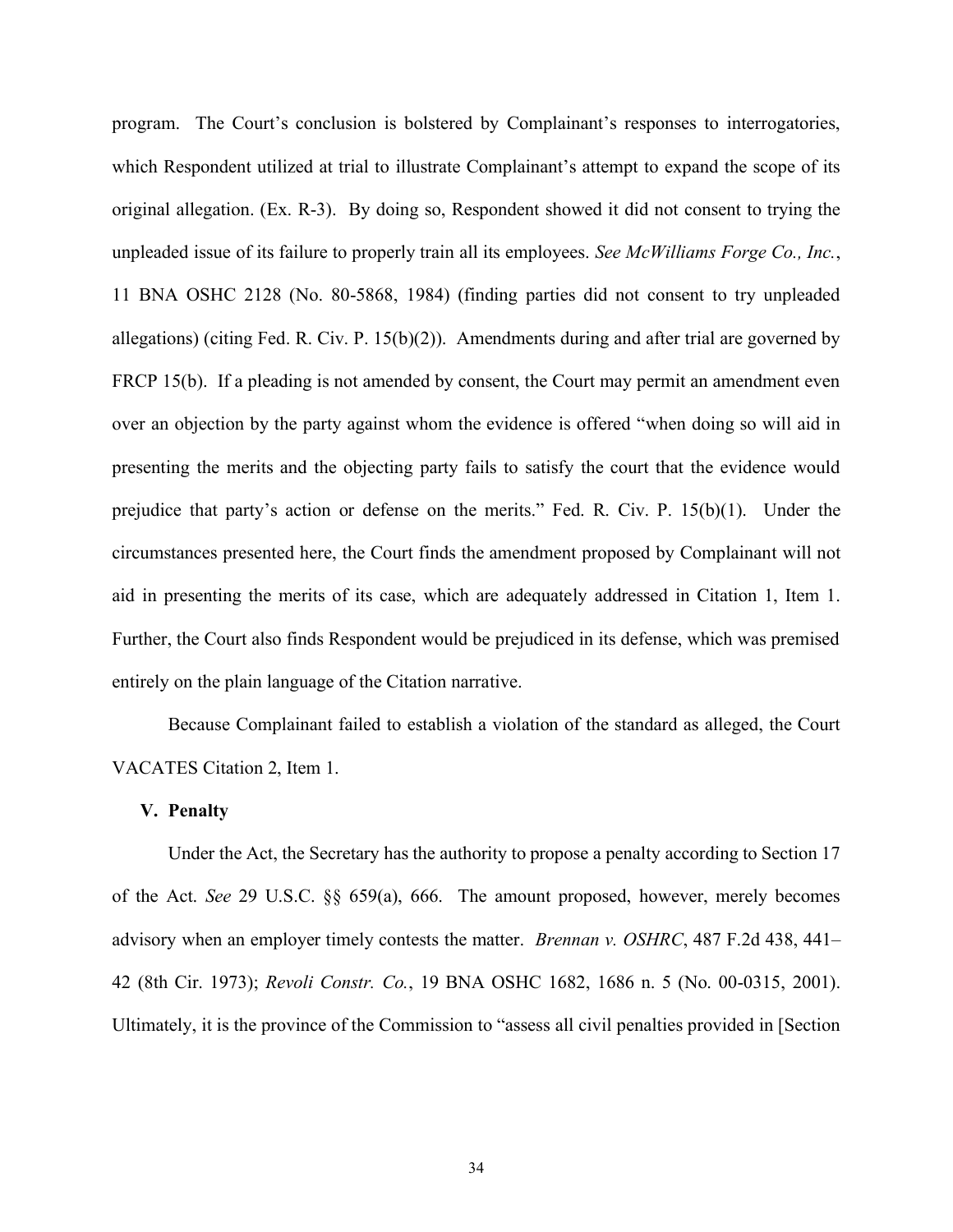17]", which it determines *de novo*. 29 U.S.C. § 666(j); *see also Valdak Corp.*, 17 BNA OSHC 1135 (No. 93-0239, 1995).

 "Regarding penalty, the Act requires that "due consideration" be given to the employer's size, the gravity of the violation, the good faith of the employer, and any prior history of  violations." *Briones Util. Co.*, 26 BNA OSHC 1218, 1222 (No. 10-1372, 2016) (*citing* 29 U.S.C. § 666(j). These factors are not necessarily accorded equal weight. *J.A. Jones Constr.*, 15 BNA OSHC 2201, 2216 (No. 87-2059, 1993) (*citation omitted*). Rather, the Commission assigns the weight that is reasonable under the circumstances. *Eric K. Ho,* 20 BNA OSHC 1361, 1379 (No. 98-1645, 2003) (Consol.), *aff'd sub nom.*, *Chao v. OSHRC*, 401 F.3d 355 (5th Cir. 2005). It is the Secretary's burden to introduce evidence bearing on the factors and explain how he arrived at the penalty he proposed. *Valdak Corp*., 17 BNA OSHC at 1138. "The gravity of the violation is the 'principal factor in a penalty determination. Assessing gravity involves considering: (1) the number of employees exposed to the hazard; (2) the duration of exposure; (3) whether any precautions have been taken against injury; (4) the degree of probability that an accident would occur; and (5) the likelihood of injury. *See, e.g.*, *Capform, Inc.*, 19 BNA OSHC 1374, 1378 (No. 99-0322, 2001), *aff'd*, 34 F. Appx. 152 (5th Cir. 2002) (unpublished).

 Complainant proposed a penalty of \$11,641 for Respondent's violation of Citation 1, Item 1, because it determined the severity of the violation to be "high" and its probability of occurrence to be "greater". (Tr. 96). These conclusions were premised on the seriousness of the injury suffered by A.A. and by the fact that 100 loads of concrete were delivered to the site roughly once every six minutes, respectively. When coupled with the fact that extra tools, materials, and personal items were stored on the east end of the operation, which required employees to walk through the zone of danger, the Court finds each of the 15–16 employees laying concrete were exposed to the